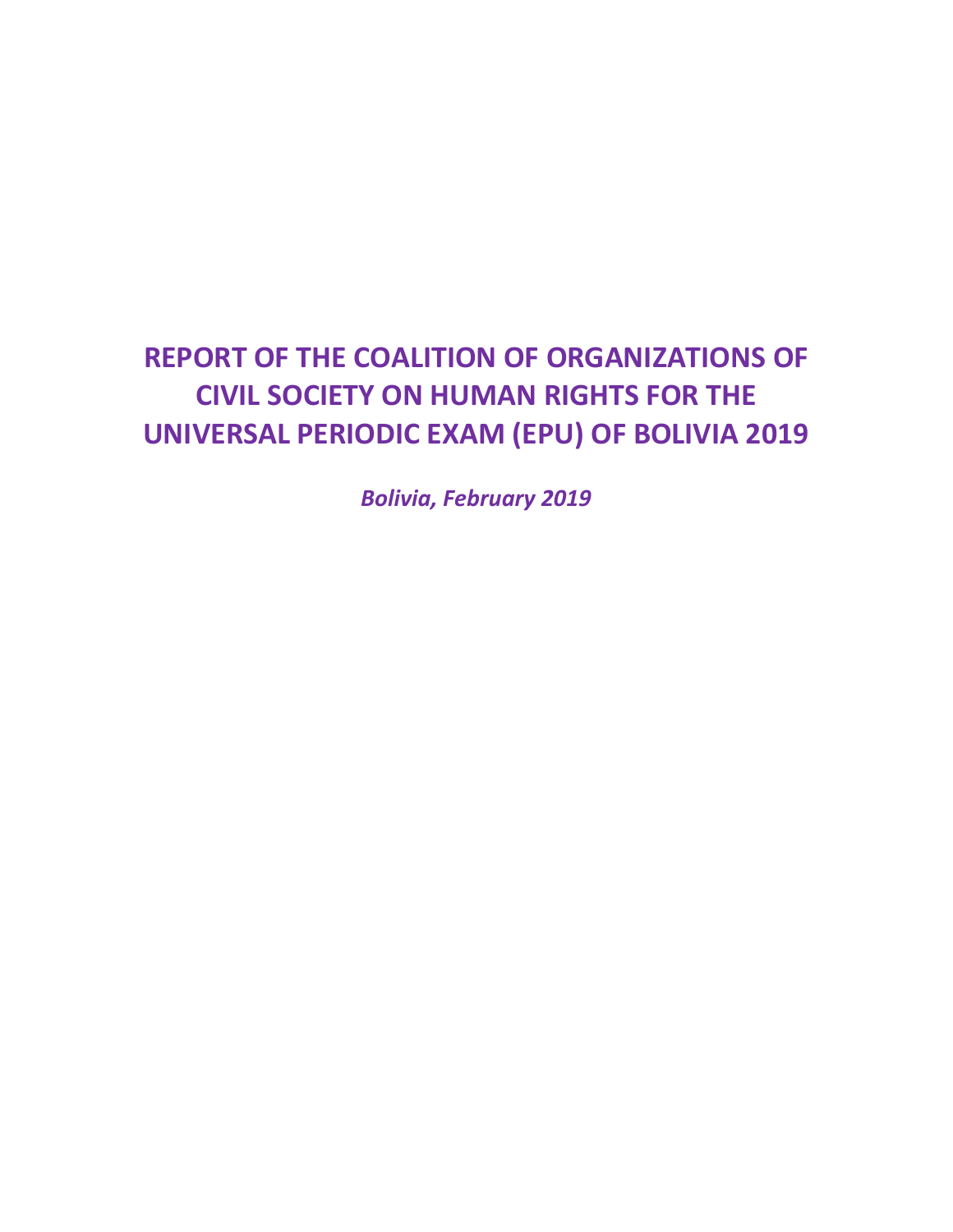## **REPORT OF THE COALITION OF ORGANIZATIONS OF CIVIL SOCIETY ON HUMAN RIGHTS FOR THE UNIVERSAL PERIODIC EXAM (EPU) OF BOLIVIA 2019**

- 1. This report is the result of the evaluation of compliance with the recommendations to the Plurinational State of Bolivia in the 2014 EPU. It is presented by a national coalition of human rights networks with a national presence and representative human rights organizations working for civil, political, economic, social and cultural, rights of populations of children, adolescents, youth, women, sexual and generic diversities, people with disabilities and indigenous and Afro-Bolivian communities in all departments, who from the identification of pending actions we propose a set of challenges in the progressive advancement of compliance with human rights and suggest recommendations to be taken into account in interactive dialogue.
- 2. **EVALUATION AND MONITORING OF HUMAN RIGHTS POLICIES AND PROGRAMS (Recommendations 114.34 - 113.8 – 114.6 – 113.9 y 113.6).** The System of Human Rights Indicators and the Plurinational System of Monitoring and Statistics of Recommendations on Human Rights (SIPLUS) $<sup>1</sup>$  has been implemented, however,</sup> there is no updated data from the 2015 management. *It is recommended to periodically update the Systems of Human Rights Indicators and the Monitoring of International Recommendations in Human Rights.*
- 3. **NATIONAL PLAN OF ACTION ON HUMAN RIGHTS (Recommendation 113.7)** The National Plan of Action for Human Rights 2014 - 2018<sup>2</sup> was drawn up, despite the fact that it had already expired. There is no information on its execution, evaluation processes have not been developed with the participation of civil society. *Accountability is recommended and public relations and participatory evaluations on the progress in the implementation of the policies and programs of the National Human Rights Action Plan.*
- *4.* **INTERNATIONAL MECHANISMS OF HUMAN RIGHTS (Recommendations 113.1 – 113.4 – 113.2 – 113.3 – 114.1 – 114.2 y 114.3).** The adaptation of the criminal legislation to the Rome Statute is pending. Amendments have not been ratified to improve the implementation of four treaties<sup>3</sup> and there is a delay in reporting to the Committee on the Rights of the Children and on Economic, Social and Cultural

<sup>1</sup> http://www.siplusbolivia.gob.bo

<sup>2</sup> http://www.justicia.gob.bo/images/stories/pdf/PNADH-final-26082014.pdf

<sup>&</sup>lt;sup>3</sup>The Human Rights Community developed in 2009 the MONITORING SYSTEM FOR PROGRESS IN HUMAN RIGHTS (SIMOPREDH), in which it prioritized 14 rights and built indicators that would measure progress in its recognition, guarantee and protection. In 2012, thanks to the support of the Swiss Agency for Development and Cooperation, a web platform was created to make this system accessible via Internet to all people interested in the subject.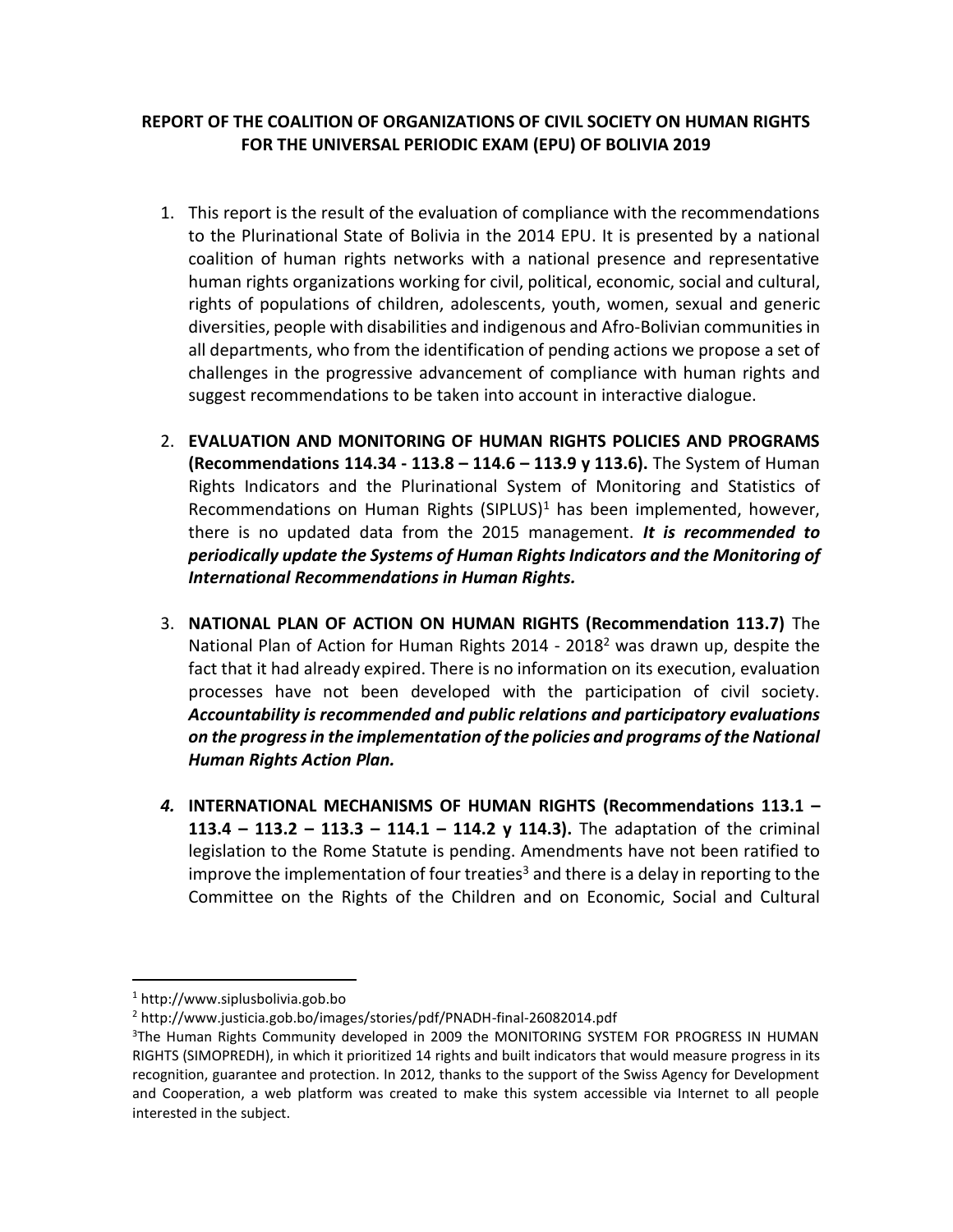Rights<sup>4</sup>, among others. The arrangements of reports doesn't regularly observe spaces for dialogue and consultation with the organized civil society. *Crimes defined in the Rome Statute must be included in the criminal legislation, ratification of treaty amendments and submission of pending reports to treaty monitoring bodies whose elaboration includes consultations with civil society, establishing mechanisms to operationalize and comply with its Recommendations, as well as the opinions in cases of violation of rights.*

- **5. OFFICE OF THE UNITED NATIONS HIGH COMMISSIONER FOR HUMAN RIGHTS IN BOLIVIA (Recommendation 114.4).** The mandate of the OHCHR concluded in December 2017 after three renewals, leaving the State without the technical assistance provided by this office. *The open invitation to the special procedures of the Human Rights Council should be maintained and the relationship with the Regional Office of the OHCHR should be encouraged.*
- *6.* **MILLENNIUM DEVELOPMENT GOALS (MDG) <sup>5</sup> (Recommendation 114.5).** The Unit for Analysis of Social and Economic Policies (UDAPE) reported on important progress in reducing poverty, in the fight against malnutrition, in education, in the provision of basic services and equal opportunities for boys and girls<sup>6</sup>, however, several of the goals of the MDGs were not achieved<sup>7</sup> and the gender approach was not mainstreamed. *In this new stage, the Sustainable Development Goals (SDGs) should be the center of public policies and an articulating element between the Government, civil society, the private sector and international cooperation.*
- 7. **FIGHT AGAINST IMPUNITY (Recommendations 113.26 y 114.70).** In 2017 the Truth Commission<sup>8</sup>, was created, its technical secretariat depends on the Ministry of Justice. It is noted that this body would not coordinate with all organizations of victims of dictatorships<sup>9</sup>. There is concern that there is no progress in the declassification of Armed Forces files and no physical remains have been found of several victims of forced disappearance and murder during the dictatorships. *The*

<sup>4</sup> View

<sup>:</sup>https://tbinternet.ohchr.org/\_layouts/TreatyBodyExternal/countries.aspx?CountryCode=BOL&Lang=SP <sup>5</sup>1990 and 2015.

<sup>&</sup>lt;sup>6</sup> Unit of Analysis of Social and Economic Policies (UDAPE). Eighth progress report on the Millennium Development Goals in Bolivia. La Paz, Bolivia, 2015

<sup>&</sup>lt;sup>7</sup> Of the 43 indicators of the Millennium Development Goals (MDGs) assumed by Bolivia, the Jubilee Foundation of the Catholic Church accessed information from 23 and of these, only three met the target set, view at : http://www.nu.org.bo/noticias/naciones-unidas-en-linea/bolivia-solo-cumplio-3-de-23-metas-delos-objetivos-de-desarrollo-del-milenio/

<sup>&</sup>lt;sup>8</sup> Created in 2016 through Law No. 879. It begins to function in 2018. Created to clarify the murders, forced disappearances, torture, arbitrary arrests and sexual violence, understood as serious human rights violations, and based on motives political and ideological, occurred in Bolivia from November 4, 1964 to October 10, 1982.

<sup>&</sup>lt;sup>9</sup> Since 2012 a vigil has been installed in front of the Ministry of Justice of the Platform of Social Wrestlers against the Dictatorship that until 2018 has no answer.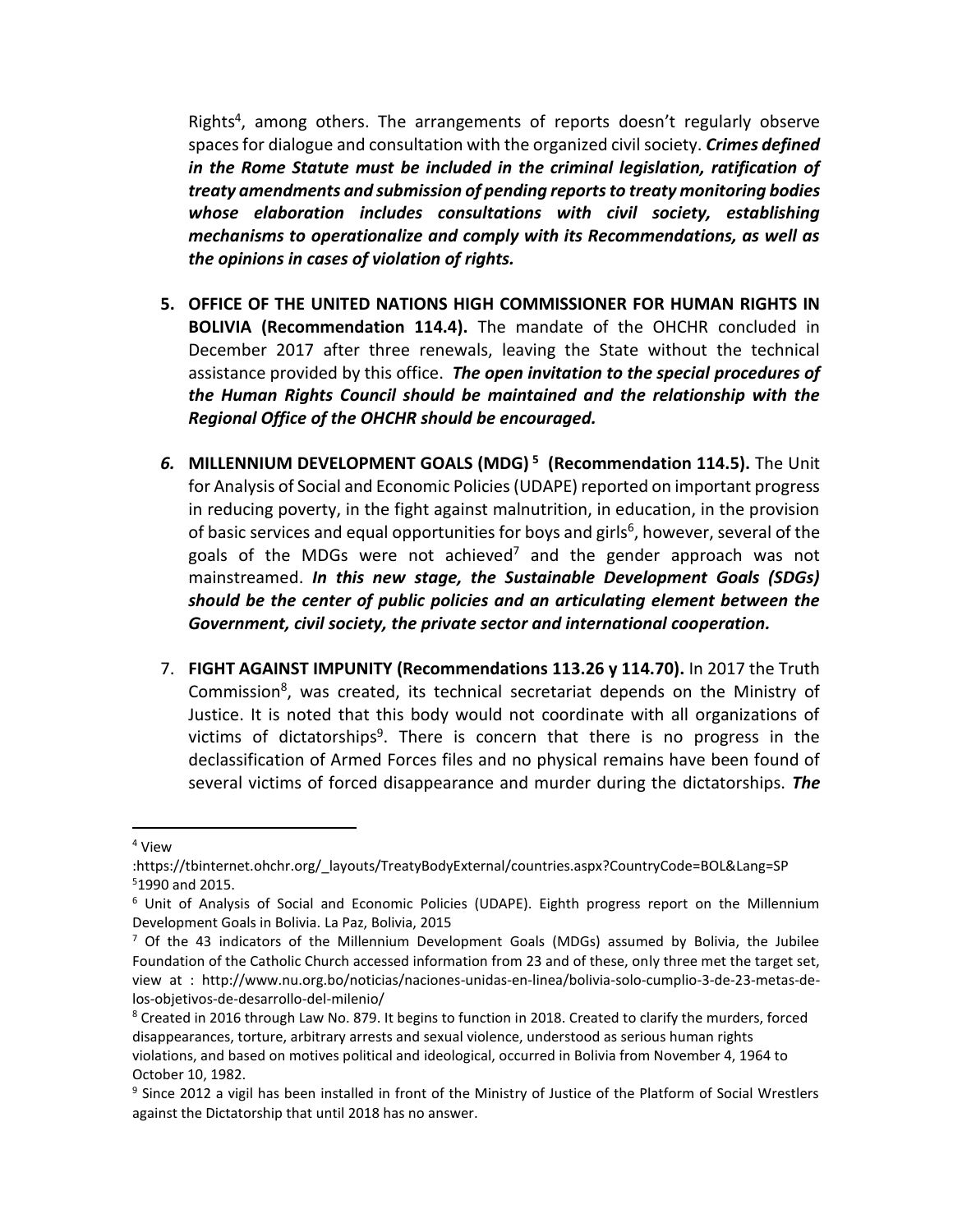*Truth Commission must be accountable of public accounts for work and results, coordinate and implement the participation of the victims and their families without any discrimination and demand the declassification of the archives of the Armed Forces. The State must guarantee and develop comprehensive reparation processes for the victims of the dictatorship.*

- 8. **DEFENDERS OF HUMAN RIGHTS (Recommendation 115.14).** There is no public policy, regulatory framework or operational mechanisms for the protection of human rights defenders; thus during some civil society mobilizations, arbitrary detentions have been reported. 10. *The State must implement a public policy, regulatory framework and operational mechanisms for the protection of human rights defenders that enables the investigation of allegations of attacks. Public recognition of the work of defenders is necessary, avoiding their stigmatization.*
- 9. **FREEDOM OF EXPRESSION AND ASSOCIATION (Recommendations 114.71 – 114.72 – 114.73 -114.74).** Judicial and administrative actions have been denounced against the media and journalists<sup>11</sup>, in addition to questioning the selective granting of advertising that excludes media with an independent editorial line<sup>12</sup>. Law No. 351, on the Granting of Legal Personalities, and its regulatory decree do not comply with international standards on freedom of association, in this sense, the Human Rights Committee recommended the modification of this rule in 2014 to the State and the Special Rapporteur of the United Nations on the Rights to Freedom of Peaceful Assembly and Association, Maina Kiai, raised an appeal called "amicus curiae", in which she provides legal arguments against Article 7.II.1 of Law 351 and Article 19 (g) of Supreme Decree 1597 on its implementation, regarding an abstract action of unconstitutionality by the Ombudsman that was not considered by the Constitutional Court.<sup>13</sup>. It is recommended to respect and make effective the *constitutional normative framework on the right to freedom of association and the press, guaranteeing full compliance with the printing law. Regarding the right of association, Law No. 351 and the regulatory decree must be amended, in accordance with international standards, as well as simplifying and avoiding*

[https://www.eldia.com.bo/index.php?cat=1&pla=3&id\\_articulo=266346;](https://www.eldia.com.bo/index.php?cat=1&pla=3&id_articulo=266346)

<sup>&</sup>lt;sup>10</sup> ABUSES OF POWER AGAINST DEFENDERS OF HUMAN RIGHTS, TERRITORY AND THE ENVIRONMENT, Report on Extractive and Rights in the Andean Region, Association for Human Rights (Aprodeh) Broederlijk Delen Lawyers Collective José Alvear Restrepo (Cajar) Documentation Center Information Bolivia (Cedib) Ecumenical Commission for Human Rights (Cedhu), Bogotá, La Paz, Lima, Quito and Brussels, March 2018, page 38 <sup>11</sup> View press releases here:<http://www.anp-bolivia.com/periodistas-y-politicos-denuncian-persecucion/>;

[https://www.eldeber.com.bo/bolivia/Entel-iniciara-juicio-penal-contra-Raul-Penaranda-20190103-](https://www.eldeber.com.bo/bolivia/Entel-iniciara-juicio-penal-contra-Raul-Penaranda-20190103-7569.html) [7569.html;](https://www.eldeber.com.bo/bolivia/Entel-iniciara-juicio-penal-contra-Raul-Penaranda-20190103-7569.html) [http://correodelsur.com/sociedad/20160119\\_la-att-dice-que-la-radio-que-alberga-a-amalia](http://correodelsur.com/sociedad/20160119_la-att-dice-que-la-radio-que-alberga-a-amalia-pando-es-ilegal.html)[pando-es-ilegal.html;](http://correodelsur.com/sociedad/20160119_la-att-dice-que-la-radio-que-alberga-a-amalia-pando-es-ilegal.html) [http://correodelsur.com/seguridad/20181127\\_john-arandia-se-siente-perseguido](http://correodelsur.com/seguridad/20181127_john-arandia-se-siente-perseguido-inseguro-y-amenazado-por-la-policia.html)[inseguro-y-amenazado-por-la-policia.html;](http://correodelsur.com/seguridad/20181127_john-arandia-se-siente-perseguido-inseguro-y-amenazado-por-la-policia.html)

<sup>12</sup> https://mundo.sputniknews.com/americalatina/201805101078575748-america-latna-medios-homenajelibertades/

<sup>13</sup> https://sur.conectas.org/es/recuperar-espacios-civicos-con-litigacion-respaldada-por-la-onu/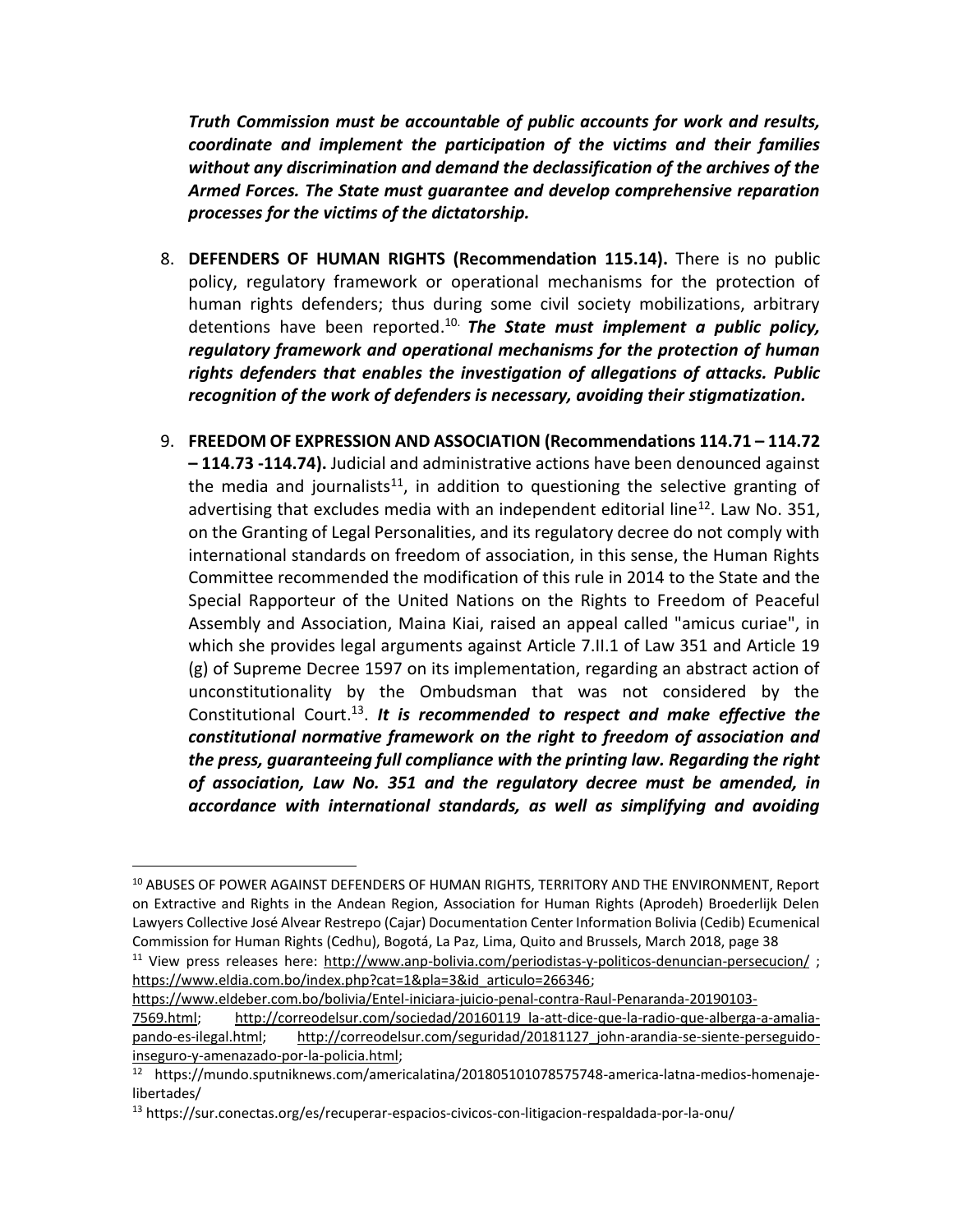*discretion in the procedures to grant and renew legal personalities, as well as other records that must comply with civil society organizations.*

- 10. **FIGHT AGAINST DISCRIMINATION AND EQUALITY (Recommendations 113.45- 114.31-114.32 – 114.33– 114.34 - 114.35 114.36 -114.38– 114.37 - 114.126 – 114.39-114.40 – 113.45 - 114.46).** The approval of the Multi sectoral Plan of the Plurinational State of Bolivia against Racism and all forms of Discrimination (2016- 2020) and the training processes developed by the National Directorate for the Fight against Racism with public servants and the education system has been noted as high rates of bulling were detected, discrimination, against homosexuals, lesbians, bisexuals and transphobia, violence and criminalization. However, the General Directorate for the Fight against Racism under the Deputy Ministry of Decolonization does not have enough personnel and lacks the financial capacity to implement the plans approved by the Committee even though they were the result of a consultation processes with civil society. Advances in the agendas of groups in situations of vulnerability and decolonization are limited. It is worrying that the Committee does not take action against anti-rights groups that promote discrimination and hatred against the LGBTI community. Discrimination proceedings do not prosper in judicial courts<sup>14</sup> and there is no database with information disaggregated by gender, gender identity, sexual orientation, race and ethnicity on the complaints presented. There are permanent attacks on the rights conquered by women from anti-fundamentalist and conservative rights groups, who handle the discourse of the existence of a supposed "gender ideology" that would go against social and moral values distorting gender issues and stigmatizing the feminist movement as well as LGBTI people, which encourages discrimination and violence towards them.
- *11. It is recommended to implement the Multi sectoral Plan against Racism with sufficient resources, create the Departmental Committees where they do not yet exist and strengthen the existing ones; guarantee the participation of civil society and implement affirmative action measures in favor of vulnerable groups. It is necessary to include anti-discrimination content in the educational field and to enhance the messages and reach of media campaigns, avoiding stereotypes and promoting a culture of respect for the dignity of all people. The State must punish acts of discrimination and incitement to hatred and violence, in addition to promoting campaigns to socialize the secular nature of the State that generates peaceful coexistence. Public institutions should refrain from using criteria and religious preceptor for the preparation and application of public policies, especially when they contravene human rights.*
- 12. **JUSTICE ADMINISTRATION (Recommendations 113.20 – 113.21 – 113.22- 113.24 – 114.44- 114.45- 114.57 - 114.58 – 114.59 – 114.60 – 114.61 – 114.62 – 114.63 -**

<sup>&</sup>lt;sup>14</sup>The Office of the Attorney General of the State issued a report that shows that of 100% of known cases in criminal proceedings only 0.6% concluded with a judgment passed in the authority of res judicata.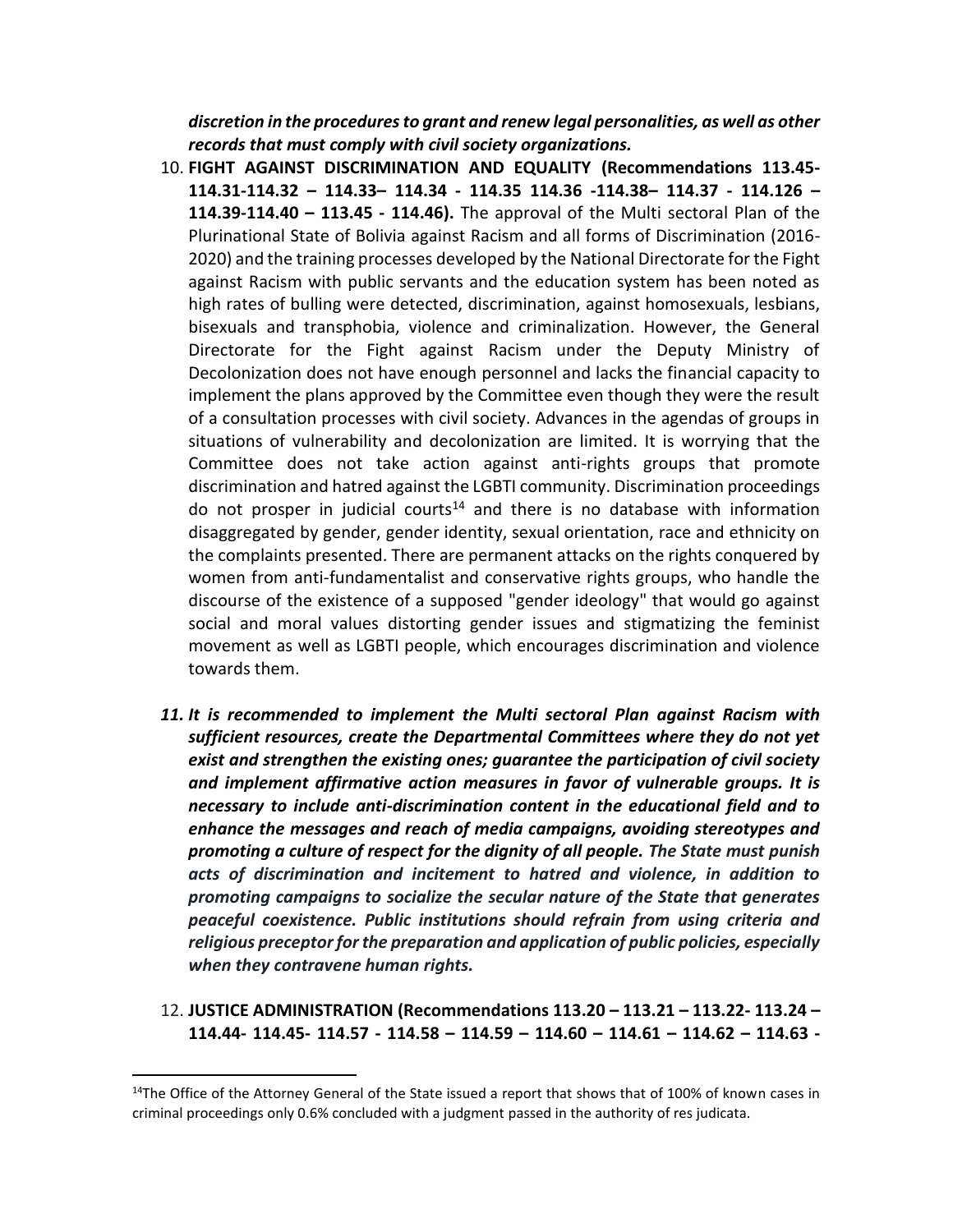**114.64 - 114.65 y 114.66).** The crisis of the justice system is a structural problem that is based on the lack of independence, the procedural delay, the absence of effective responses and cases of convicted people being innocent<sup>15</sup> has impacted the credibility of the justice system $^{16}$ . The budget is insufficient, being less than 0.6% in the last 5 years  $17$ . The interim situation persists in the Judicial Branch and the Public Prosecutor's Office. By 2018, only 145 (13%) of the 1082 judges were institutionalized and enjoyed the guarantees of stability, a necessary condition for independence and impartiality<sup>18</sup>, the same happens with the Public Ministry, in 2018 it is estimated that less than 10% of prosecutors entered the fiscal career <sup>19</sup>.

13. Although the Follow-up Committee to the Conclusions of the Summit has been created and must comply with the justice reform agenda, this mechanism does not involve civil society, nor are there feedback processes with it. On the other hand, there are normative advances in civil matters, but structural problems in criminal matters remain; in terms of court coverage, only 48.08% of 339 municipalities have jurisdictional authority, the Public Ministry reaches 41% and SEPDEP 29% coverage<sup>20</sup>. Excessive use of pretrial detention is used, 7 out of 10 detainees do not

 $\overline{a}$ 15 Reynaldo Ramírez, was sentenced in 2015 to 30 years of imprisonment for the crime of femicide; in 2017, following a police report, the innocence of Ramírez was determined and he was released. More information here: [https://www.eldeber.com.bo/santacruz/La-historia-El-calvario-de-un-hombre-inocente-20170705-](https://www.eldeber.com.bo/santacruz/La-historia-El-calvario-de-un-hombre-inocente-20170705-0041.html) [0041.html.](https://www.eldeber.com.bo/santacruz/La-historia-El-calvario-de-un-hombre-inocente-20170705-0041.html) The judges of the sentencing court that sentenced Reynaldo and the prosecutor assigned to his case were prosecuted for the crime of breach of duty. The prosecuting in the Ramirez case requested that in addition to this crime be prosecuted by others such as delaying justice and malfeasance. More information here: [https://www.eldeber.com.bo/santacruz/Medidas-sustitutivas-para-quienes-lo-sentenciaron-](https://www.eldeber.com.bo/santacruz/Medidas-sustitutivas-para-quienes-lo-sentenciaron-20180403-9460.html)[20180403-9460.html](https://www.eldeber.com.bo/santacruz/Medidas-sustitutivas-para-quienes-lo-sentenciaron-20180403-9460.html)

In March 2018, the Tenth Criminal Sentencing Court of the City of La Paz sentenced Jhiery Fernández to 20 years of imprisonment for rape against "baby Alexander" that supposedly led to his death in 2014. This sentence occurred despite the existence of several contradictions in the expert opinions. In September 2018, an audio was leaked in the media in which supposedly one of the judges of the court determined the innocence of Fernandez and that the sentence came due to external pressures. More information here: [https://www.noticiasfides.com/nacional/seguridad/sentencian-a-20-anos-de-prision-a-medico-fernandez-](https://www.noticiasfides.com/nacional/seguridad/sentencian-a-20-anos-de-prision-a-medico-fernandez-por-caso-bebe-alexander-386777)

[por-caso-bebe-alexander-386777](https://www.noticiasfides.com/nacional/seguridad/sentencian-a-20-anos-de-prision-a-medico-fernandez-por-caso-bebe-alexander-386777) y [http://www.lostiempos.com/actualidad/pais/20180918/jueza-admite](http://www.lostiempos.com/actualidad/pais/20180918/jueza-admite-inocencia-medico-acusa-cocaricovelasco-guerrero)[inocencia-medico-acusa-cocaricovelasco-guerrero.](http://www.lostiempos.com/actualidad/pais/20180918/jueza-admite-inocencia-medico-acusa-cocaricovelasco-guerrero) Audio available here: <https://www.youtube.com/watch?v=Ne4mFA9DkVo> and you can consult the following link to know the media

repercussion of the case here[: https://www.paginasiete.bo/seguridad/2018/9/17/jueza-admite-en-un-audio](https://www.paginasiete.bo/seguridad/2018/9/17/jueza-admite-en-un-audio-que-no-violaron-alexander-que-el-medico-es-inocente-194068.html)[que-no-violaron-alexander-que-el-medico-es-inocente-194068.html.](https://www.paginasiete.bo/seguridad/2018/9/17/jueza-admite-en-un-audio-que-no-violaron-alexander-que-el-medico-es-inocente-194068.html)

<sup>16</sup> The South Mail (*correo del sur*), Bolivia among the 10 countries with the worst justice, published on November 20, 2018, available online here[: http://correodelsur.com/seguridad/20171120\\_bolivia-esta-entre](http://correodelsur.com/seguridad/20171120_bolivia-esta-entre-los-diez-paises-con-peor-justicia.html)[los-diez-paises-con-peor-justicia.html](http://correodelsur.com/seguridad/20171120_bolivia-esta-entre-los-diez-paises-con-peor-justicia.html)

<sup>&</sup>lt;sup>17</sup> According to data from the Ministry of Economy and Public Finance, the sum of the budget allocation assigned to the justice sector includes: I) Judicial Branch, ii) Plurinational Constitutional Court, iii) Public Ministry, iv) Public Defense (SEPDEP), v) Victim Advocacy (SEPDAVI), vi) School of Judges, and, vii) Ministry of Justice and Institutional Transparency, has been in percentages less than 0.6% in the last 5 years (2015-2019).  $18$  Report on the Situation of Judicial Independence in Bolivia, presented by Bolivian civil society organizations within the 169th period of the IACHR hearings held in Boulder (USA) on October 1, 2018.

<sup>19</sup> Same.

<sup>&</sup>lt;sup>20</sup> CIS-OACNUD, "Bolivian Judicial System: Good practices and work recommendations for the sector", page 91, 2017.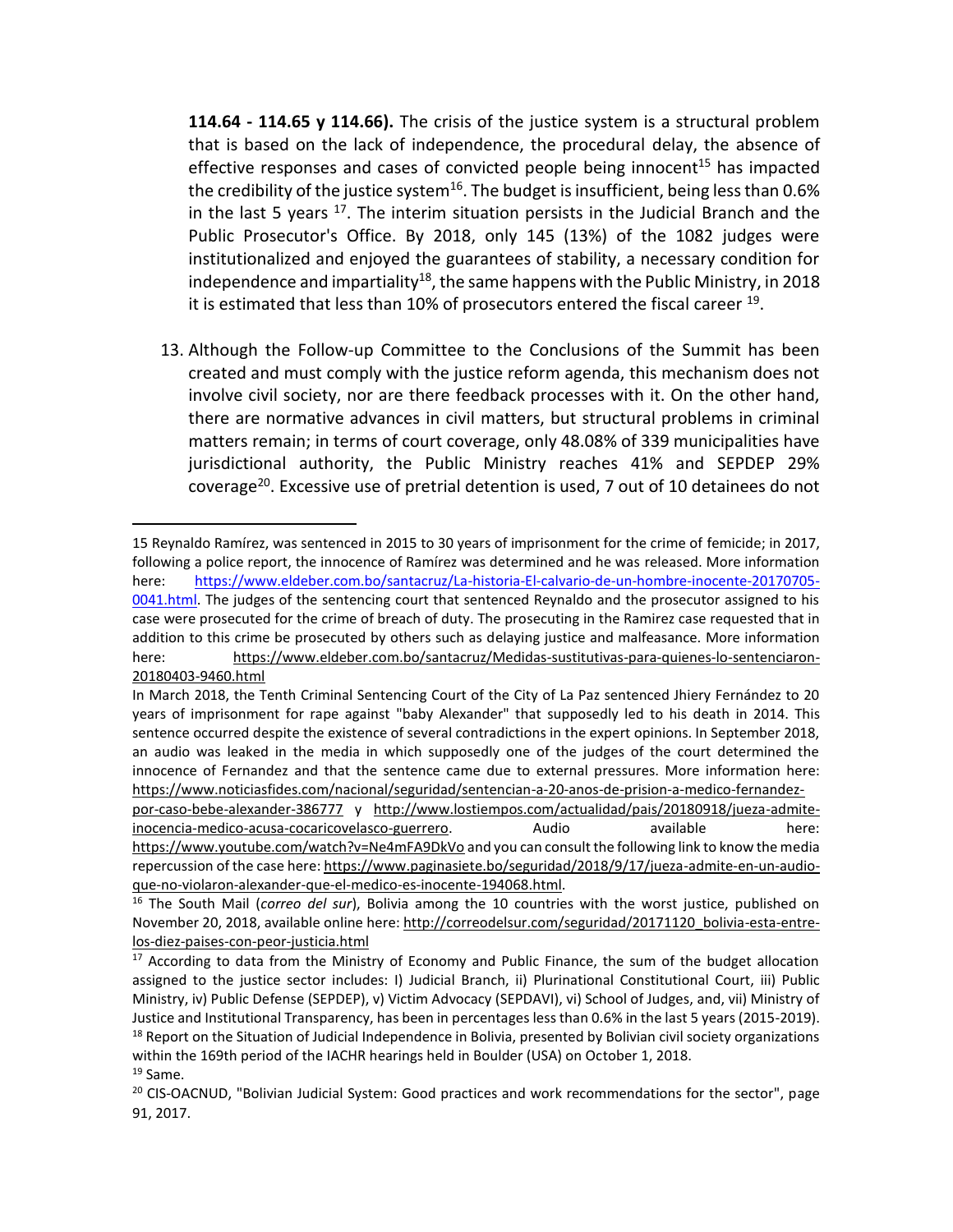have an enforceable sentence<sup>21</sup>, this are serious levels of prison overcrowding, as of September 2018 there were 19,159 people deprived of liberty for an installed capacity of 5,805 in 51 prisons  $^{22}$ .

- 14. *It is recommended to guarantee the independence of the Judicial Branch, allocate more resources to the justice sector, put an end to internships in the judicial and fiscal careers and increase the coverage of judicial services to meet the needs of the population. Create an administrative career in SEPDEP and SEPDAVI. Strengthen citizen participation, adopt a law on access to public information and improve the effectiveness of prosecution and punishment of crimes of corruption.*
- 15. **TORTURE (Recommendations 113.5 – 114.42 y 114.43).** By Law No. 474 of December 30, 2013, the Service for the Prevention of Torture SEPRET was created, this instance depends on the Executive Body, in breach of the Recommendations and international standards on its independence, in addition to not rendering public accounts of its management. The crime of torture has not been modified according to international instruments<sup>23</sup> and it is observed that it is still used as a method of investigation, intimidation and punishment in detention centers and is recurrent in barracks<sup>24</sup>. The frequent use of preventive detention<sup>25</sup> is considered a form of psychological torture to exercise cruel inhuman and degrading treatment. The overcrowding and lack of basic conditions of accommodation in penitentiaries shape cruel and inhuman treatment. There have been reports of cases of sexual violence committed by police in jails where women were detained preventively<sup>26</sup>. Likewise, abortion continues to be penalized, despite the recommendations of the United Nations Committees that understand that forcing a child to conceive in certain circumstances is a form of torture $^{27}$ .
- 16. *It is recommended to amend Law No. 474 granting the Service for the Prevention of Torture the necessary independence in compliance with international standards, with the full participation of civil society. This body must develop its public accountability independent of that of the Ministry of Justice. The prison system must be adapted to the Mandela and Bangkok rules, to define the crime of*

 $21$  According to data from the National Directorate of Penitentiary System at 30% of 2018, the number of persons in pretrial detention was 68.13%.

 $22$  According to data from the Directorate General of Penitentiary Regime, exposed at a departmental meeting of the Consultative Committee of the city of La Paz, on November 15, 2018.

 $23$  The Penal System Code that was abrogated contemplates modifications according to the international standards that must be recovered in the new legislative proposal that accommodates the Plurinational Legislative Assembly.

<sup>&</sup>lt;sup>24</sup> http://www.la-razon.com/nacional/Estudio-tortura-presente-carceles-cuarteles\_0\_2971502829.html <sup>25</sup> Approximately 70% of the prison population does not have a sentence.

<sup>26</sup> ttps://www.fiscalia.gob.bo/index.php/noticias/1524-fiscalia-investiga-de-oficio-presunta-violacion-asubdita-brasilena-en-rurrenabaque

<sup>&</sup>lt;sup>27</sup>During the first semester of 2017, about 2500 pregnancies (children born alive) of children between 10 and 12 years old were registered in the country.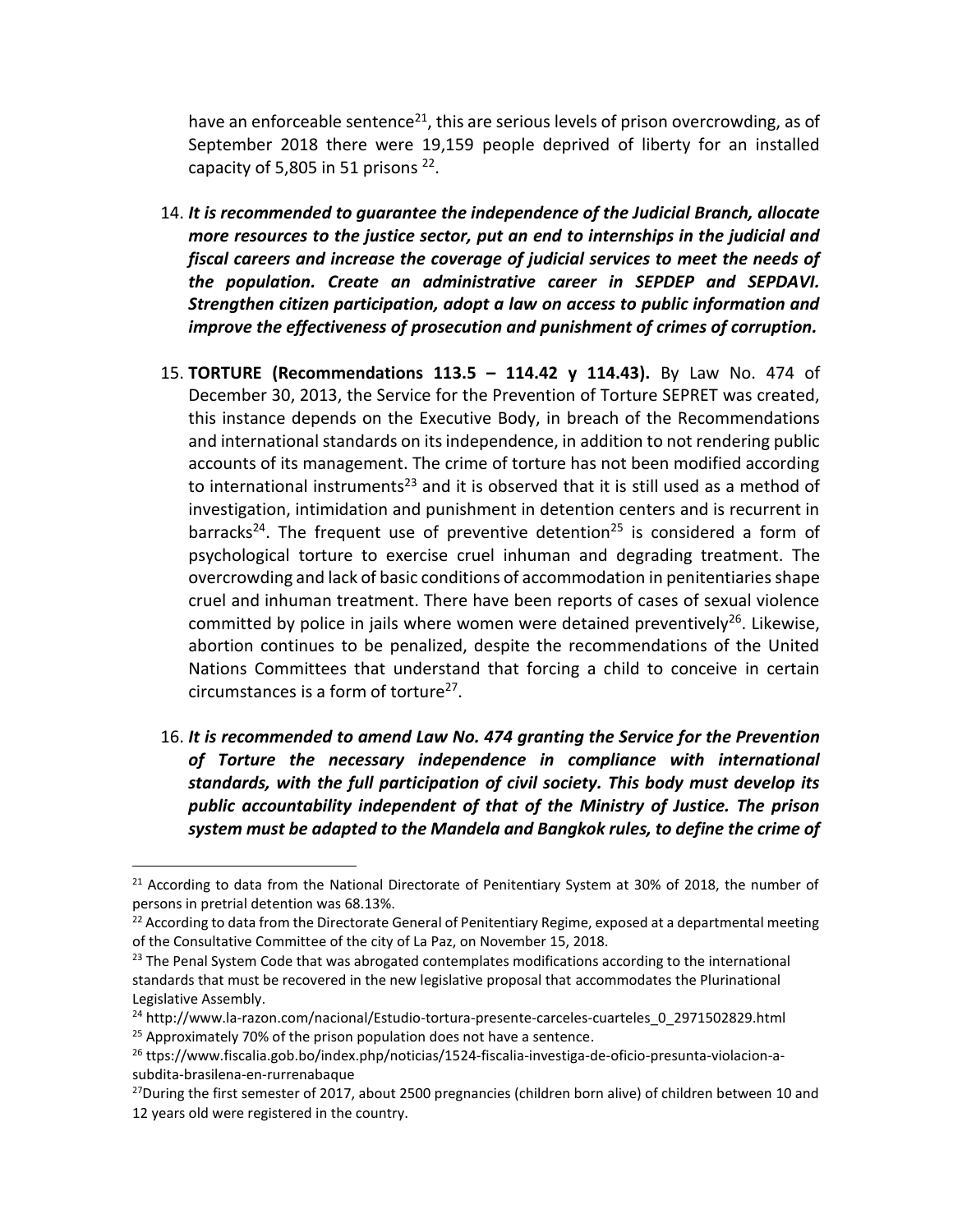*torture in accordance with international standards; investigate and sanction torture cases and generate a statistical system on these cases. Mechanisms for the rehabilitation and reparation of victims should be implemented, including people convicted of crimes being innocent, it is also necessary to expand the causes that allow the interruption of pregnancy.*

- 17. **HUMAN SMUGGLING AND TRAFFICKING (Recommendations 114.48 -114.49 – 114.51 – 114.53 – 114.55-114.50- 114.52 y 114.53).** The Multi sectoral Comprehensive Development Plan for the fight against Human Trafficking in 2016- 2020 is counted<sup>28</sup>, having formed service networks for victims. The Regional Action Guide for the early detection of situations of Human Trafficking in border crossings of MERCOSUR and Associated States was approved<sup>29</sup>. The Special Anti-Crime Force (FELCC) created the Human Smuggling and Trafficking Division<sup>30</sup>, dissemination and education actions have also been developed. 31
- 18. It is observed that the Multi sectorial Plan has not been implemented in its entirety. The attention in the migration posts is not adequate and border control posts are scarce. There is no specialized staff or sufficient reception centers. From 2012 to 2016, 2,591 cases were registered, of which only 44 have reached a sentence<sup>32</sup>, corresponding to 1.7%.
- *19. It is recommended to fully and effectively implement the Multi sectoral Integral Development Plan for the fight against Human Smuggling and Trafficking; implement comprehensive care protocols; harmonize operational and legal instruments against trafficking and develop an instrument to follow up on cases in which public servants are involved.*
- *20. It is recommended to promote local inter-institutional networks of immediate attention, sufficient shelters; implement a Statistical Information System on Trafficking and related crimes and disseminate information, as well as a greater allocation of resources for the prosecution of crime and victim assistance, as well as training and specialization for public servants in the subject.*
- *21.* **ENVIRONMENT (Recommendations 113.13 - 114.29 – 114.125 - 114.131).** Several actions have been taken to guarantee potable water, basic sanitation, water

<sup>&</sup>lt;sup>28</sup> Plurinational Council against Human Smuggling and Trafficking. Report on the Multinational Policy to Combat Trafficking 2016. La Paz, 2016.

<sup>29</sup> Cambio Newspaper, http://www.cambio.bo/?q=node/41622

<sup>&</sup>lt;sup>30</sup> Ministry of Justice and Institutional Transparency. National Plan to Combat Human Smuggling and Trafficking, 2015-2019. La Paz, 2015

<sup>31</sup> Same

<sup>32</sup>https://www.paginasiete.bo/seguridad/2017/7/31/2591-denuncias-trata-llegaron-sentencia-anos-146578.html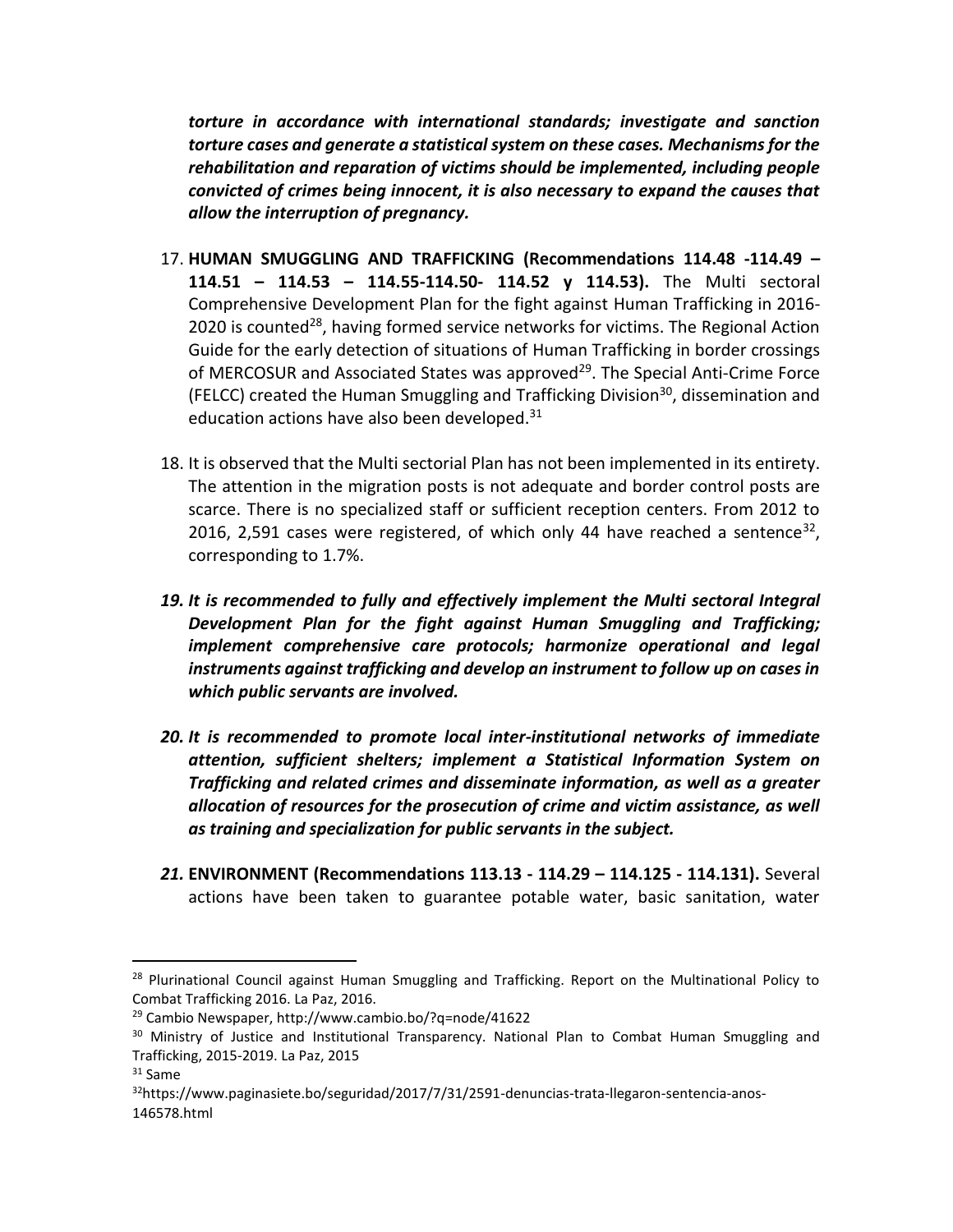resources, irrigation and storm drainage  $33$  and increased the budget for it. $34$ However, the increase of oil exploration, road construction <sup>35</sup>, deforestation and extractive activities, in recent years, has modified and contaminated natural water sources, affecting the environment and health, all accompanied by regulatory flexibility that reduces protection<sup>36</sup>. The importation of pesticides has increased six fold since 2004 to almost 63 thousand tons of active ingredients per year (INE 2018). More than 70% of the 229 registered active ingredients are highly dangerous for human health and the environment<sup>37</sup>. According to the Bolivian Institute of Foreign Trade (IBCE), between 2015 and 2016 the import of mercury destined to gold mining increased 646 times, from 369 to 238,330 kilos <sup>38</sup>, one of the highest figures in the region, responsible for the pollution of several rivers in Bolivia. The CEDIB <sup>39</sup> Taking data from the INE, states that less than 100 kilos of mercury were imported in 2010 and confirms that in 2016, 238,330 kilos were imported.

- *22. It is recommended to implement a comprehensive investment plan and sustainable public policies for the maintenance of watersheds, potable water supply, irrigation and preservation of natural reserves. The Supreme Decrees that protect the environment and the Law No. 969 of Protection, Integral and Sustainable Development of the TIPNIS that violates the intangibility of this indigenous territory must be repealed and the entry of highly polluting elements such as mercury must be restricted, in compliance with the commitments assumed in the Minamata Agreement and pesticides dangerous to human health and the environment.*
- **23. POVERTY REDUCTION (Recommendations 113.12 – 114.10 – 114.11 – 114.12 – 114.13 – 114.14 -114.15 – 114.16 – 114.17 y 114.18).** Extreme poverty was reduced by 36.7% during the year 2005 to 17.9% in 2017, which means that around 1.6

<sup>&</sup>lt;sup>33</sup>Ministry of Environment and Water, Initial Public Accountability Audience, 2018,http://www.mmaya.gob.bo/uploads/RENDICION\_DE\_INICIO\_1\_PRELIMINAR\_A\_PRESENTAR.pdf

<sup>34</sup>http://www.comunicacion.gob.bo/sites/default/files/media/publicaciones/BOLIVIA%202025%20-%2047 redes.pdf

<sup>&</sup>lt;sup>35</sup>Law N ° 969 of Protection, Integral and Sustainable Development of the TIPNIS leaves without effect the intangibility of that indigenous territory allowing the construction of the road through the center of the Indigenous Territory and National Park Isiboró Sécure (TIPNIS) seriously affecting the environment and violating various rights of indigenous peoples.

 $36$ D.S. 2195/14 of November 28, on percentage allocation for compensation of environmental impacts in indigenous territories, D.S. 2298/15 of March 18 that modifies the D.S. 29033/07 on consultation and participation for hydrocarbon activities in indigenous territories and the D.S. 2366/15 of May 20, authorizing hydrocarbon activities in Protected Areas.

<sup>&</sup>lt;sup>37</sup>Ulrike Bickel: Master's Thesis in Environmental Protection, 2018: Use of pesticides by family farmers in Bolivia. Impacts on health, ecosystems and the peasant economy. Agro ecological alternatives and conclusions to achieve an orientation toward greater sustainability. [www.welt-ernaehrung.de/wp](http://www.welt-ernaehrung.de/wp-content/uploads/2018/11/Plaguicidas-en-Bolivia_tesis-UBickel.pdf)[content/uploads/2018/11/Plaguicidas-en-Bolivia\\_tesis-UBickel.pdf.](http://www.welt-ernaehrung.de/wp-content/uploads/2018/11/Plaguicidas-en-Bolivia_tesis-UBickel.pdf)

<sup>38</sup> https://www.pressreader.com/

<sup>39</sup> Documentation and Information Center Bolivia, https://cedib.org/bolivia-importacion-de-mercurioexpresado-en-kilogramos-por-ano/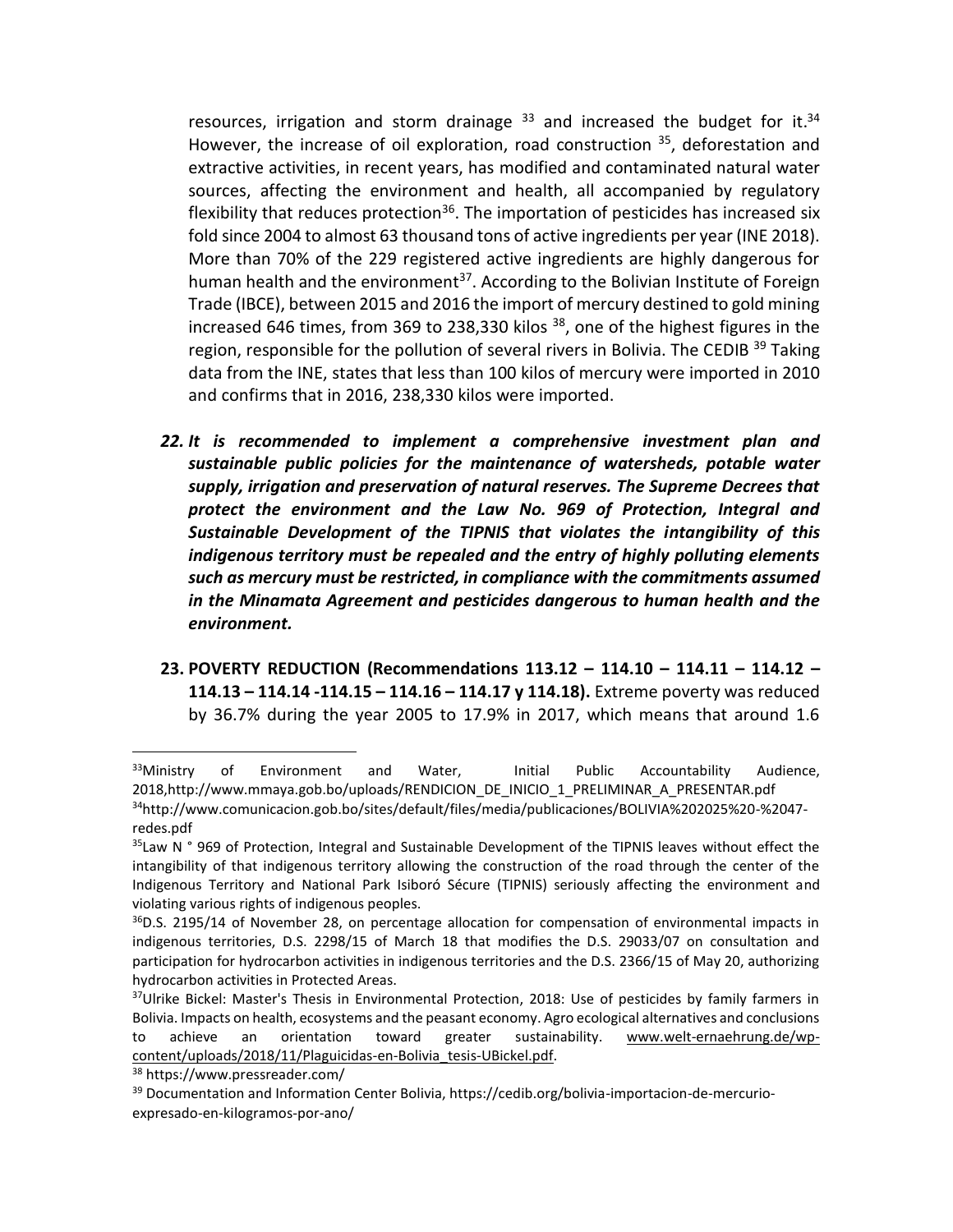million people stopped being extremely poor. Likewise, moderate poverty in the same period was reduced from 59.6% to 37.3%, that is, approximately 1.5 million people stopped being poor. According to the United Nations Development Program (UNDP), Bolivia achieved the greatest reduction in poverty in the entire region<sup>40</sup>. Conditional and unconditional transfers, such as the Juancito Pinto, Renta Dignidad and Bono Juana Azurduy Bonds, benefited 31% of the Bolivian population in 2016. However, the World Bank points out that even 1.8 million people live in extreme poverty, with the most vulnerable groups persisting. A study of the International Monetary Fund (IMF) <sup>41</sup> presented in 2018, concluded that Bolivia has the largest informal economy among 158 countries, obtaining a percentage of 62.3% of GDP $^{42}$ , this implies the existence of casual workers without social rights. *It is recommended to implement a sustainable employment policy, develop productive programs in rural areas, industrialize renewable natural resources, control and sanction smuggling more efficiently and carry out the fiscal pact that allows the development of the regions.*

- 24. **EDUCATION (Recommendations 113.45 - 114.9 -114.22 – 114.28 – 114.24 – 114.25 – 114.26 - 114.23 114.23 y 114.27).** Literacy and post-literacy programs have been implemented, Bolivia is in second place in the region in granting more resources for Education<sup>43</sup>. In Bolivia, the schooling of the population aged 15 or over went from an average of 7.1 to 9.3 years in the period from 1996 to 2016. The educational gaps between urban and rural areas have been shortened and there is gender parity, except in poor municipalities. In 2012, the Plurinational Plan for Human Rights Education<sup>44</sup> was approved, but to date there is no information on the degree of implementation and the results achieved. Also, Supreme Decrees 1302 and 1320<sup>45</sup> were issued, which establish mechanisms for the eradication of violence against girls, boys and adolescents in education. Despite this, gender violence and discrimination due to gender identity and sexual orientation persists. To date there is no comprehensive, sustainable, secular public policy for education on sexuality and reproduction, which contributes to the prevention of unwanted pregnancies, unsafe abortions, sexual violence and contribution to informed decision-making<sup>46</sup>.
- 25. *It is recommended to implement a consistent, relevant, integral and secular public policy in the education system, including education for sexuality and reproduction,*

 $\overline{a}$ 

<sup>43</sup>https://www.minedu.gob.bo/files/publicaciones/unicom/Avanzamos/2018/Comunidad-53-min.pdf

<sup>40</sup> http://www.comunicacion.gob.bo/?q=20170806/23979

<sup>&</sup>lt;sup>41</sup> Study of dark economies around the world: what have we learned in the last 20 years?

<sup>42</sup> https://www.eldeber.com.bo/economia/FMI-Bolivia-tiene-la-economia-informal-mas-grande-del-mundo-20180724-0041.html

<sup>44</sup> Through Resolution CNDH 001/2012 of the National Human Rights Council issued on November 23, 2012, https://www.ohchr.org/Documents/Issues/Education/Training/thirdphase/PlanofAction/NHRI/6.LaDefensor iadelPueblodeBolivia.pdf

<sup>45</sup> <https://www.lexivox.org/norms/BO-DS-N1302.html>

<sup>&</sup>lt;sup>46</sup>The Ministry of Education and Cultures worked for some years on the Plurinational Plan of Integral Sexuality for the plurinational education system, however, it was not promulgated.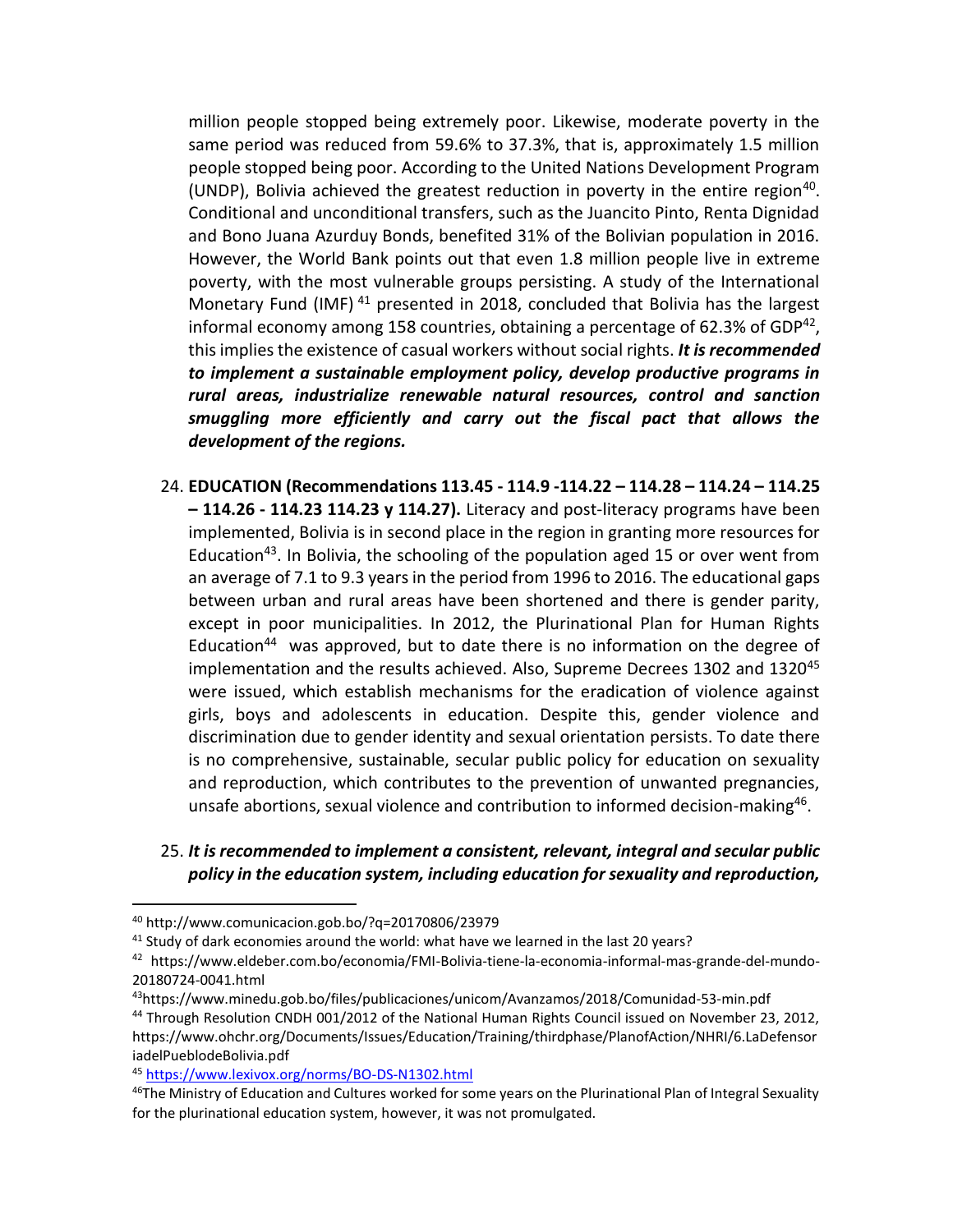*gender equality, non-discrimination and non-violence, in addition to evaluating and reporting on the results of the Education Plan in Human Rights. Literacy and post-literacy programs should be strengthened.*

- 26. **HEALTH (Recommendations 114.19 - 114.20 y 114.30).** There is an Integral System of Health Care<sup>47</sup> and the MI SALUD Program. In February 2019, Law 1152 of the Unified Health Insurance (SUS) was enacted. According to the National Institute of Health Insurance (INASES) to 2016 only 38.8% of the Bolivian population had access to health insurance, that is, approximately 6 million people did not have insurance. The investment in health shows an increase between 2012 and 2017<sup>48</sup> paradoxically, these resources were not executed in full. There are deficiencies in infrastructure, equipment and medication provision; 2.5 beds are needed per thousand inhabitants and Bolivia has only one, 2.5 doctors per thousand inhabitants are needed, but only 1.1 are counted; there should be at least 20 linear accelerators and only two or three of these devices are available<sup>49</sup>.
- 27. It is worrying that the discrimination and stigma associated with HIV continues to be one of the main barriers to their care and prevention, despite the fact that Law No. 3729, "Law for HIV Prevention" facilitates the allocation of 2 million 286 thousand dollars for purchase of medicines and supplies and that international cooperation contributes 8 million for prevention<sup>50</sup>.
- **28.** *It is recommended to guarantee the sustainability of Universal Health Insurance, strengthen coordination between the three levels of government and provide a comprehensive health service. SUS should be implemented in health centers and mobile hospital programs in indigenous territories.*
- *29. It is recommended to implement sustained care and prevention programs for people with HIV, including children exposed to the virus, in addition to developing permanent awareness programs to fight discrimination and stigmatization towards this population.*
- *30.* **SEXUAL AND REPRODUCTIVE RIGHTS (Recommendations 114.21- 114.11-114.76- 114.112-114.77-113.30).** According to data from EDSA 2016, the coverage of women treated during pregnancy approaches 90% and in post-partum they reach almost 81%, while the delivery care exceeds  $70\%$ <sup>51</sup>. The Strategic Plan for Sexual

<sup>&</sup>lt;sup>47</sup>Center of Studies for the Labor and Agrarian Development - CEDLA. Group on Fiscal Policy and Development (GPFD). Health for all. The experiences of local health systems in Bolivia. La Paz, 2017. Page 9.

<sup>&</sup>lt;sup>48</sup> Same page 37.

<sup>49</sup> Same page 70.

<sup>50</sup> Document from Bolivia to Lima, by the Montevideo Consensus.

<sup>51</sup> https://bolivia.unfpa.org/sites/default/files/pub-pdf/1-informe\_Bolivia-CONSENSO-MONTEVIDEO.pdf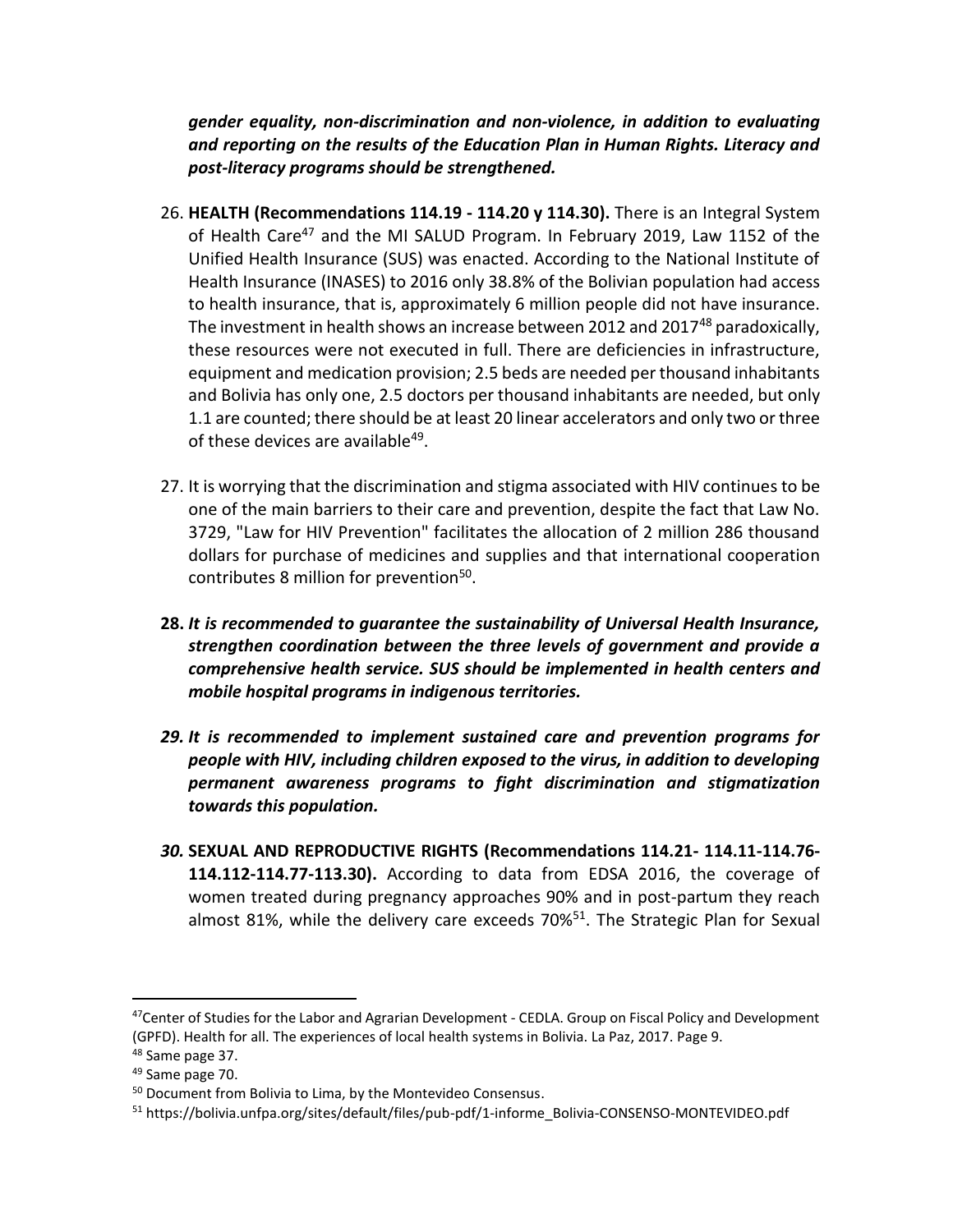Health and Reproductive Health 2016-2020<sup>52</sup> was designed, however, to date there is no regulation to put it into effect. Also, the Plurinational Plan for the Prevention of Pregnancies in Adolescents and Youth 2015-2020 was approved. However, on average, 246 adolescent pregnancies are recorded every day, according to SNIS data. In 2016, a total of 13,332 births of girls under 15 years of age<sup>53</sup> were registered.

- **31.** On the other hand, the Constitutional Court Plurinational dictated the Sentence Nº 0206/2014, eliminating the judicial authorization for the access to the legal interruption of the pregnancy (ILE) in cases of violation and incest, besides declaring the constitutionality of the same as well as of the therapeutic abortion, however there are still obstacles in the services to ensure compliance and anti-rights groups even try to eliminate these grounds that allow safe, legal and free access to the ILE. There is no comprehensive law on sexual rights and reproductive rights and lack of information and access to modern and safe contraceptive methods, particularly in rural and indigenous areas, especially in the adolescent and young population, which limits the prevention of unwanted pregnancy and adolescent abortion, mainly rural areas.
- *32. It is recommended to approve an Integral Law of Sexual Rights and Reproductive Rights and to implement the National Sexual and Reproductive Health Plan with sufficient technical and economic resources. Strengthen and improve the implementation of the Pregnancy Prevention Plan for Adolescents and Youth. Access to sexual and reproductive quality information and services must be guaranteed. Likewise, compliance with the Plurinational Constitutional Judgment No. 0206/2014 and the generation of regulations necessary to decriminalize abortion must be guaranteed in accordance with the Recommendations of the international human rights mechanisms.*
- *33.* **CHILDREN AND ADOLESCENTS. - (Recommendations, 113.19, 113.33, 113.34, 113.35 – 113.38 – 113.40 – 113.43 – 114.118 – 114.123, 113.30- 114.21 -114.11)** It is worrying that there are still girls and boys living in prisons with their parents<sup>54</sup> and that they continue to be victims of violence, especially sexual violence, a situation aggravated by impunity and lack of action with due diligence of the justice system. There is a limited application of the Adolescent Criminal System (Law No. 548). Despite having implemented the Plurinational Plan of the Girl, Boy and Adolescent 2016-2021, there is no information about its progress and results. Although there are regulations and protocols to combat violence, the figures reveal that 83% of children and adolescents are physically and psychologically punished; three of every

l

<sup>52</sup>https://www.minsalud.gob.bo/1967-validan-plan-estrategico-nacional-de-salud-sexual-y-reproductiva-2016-2020

<sup>53</sup> National Health Information System – SNIS, 2016.

<sup>&</sup>lt;sup>54</sup> By 2018 there are 615 boys and girls living with their parents, of that total, the largest number, 420 (68%), are in La Paz; 99 in Santa Cruz and 55 in Cochabamba.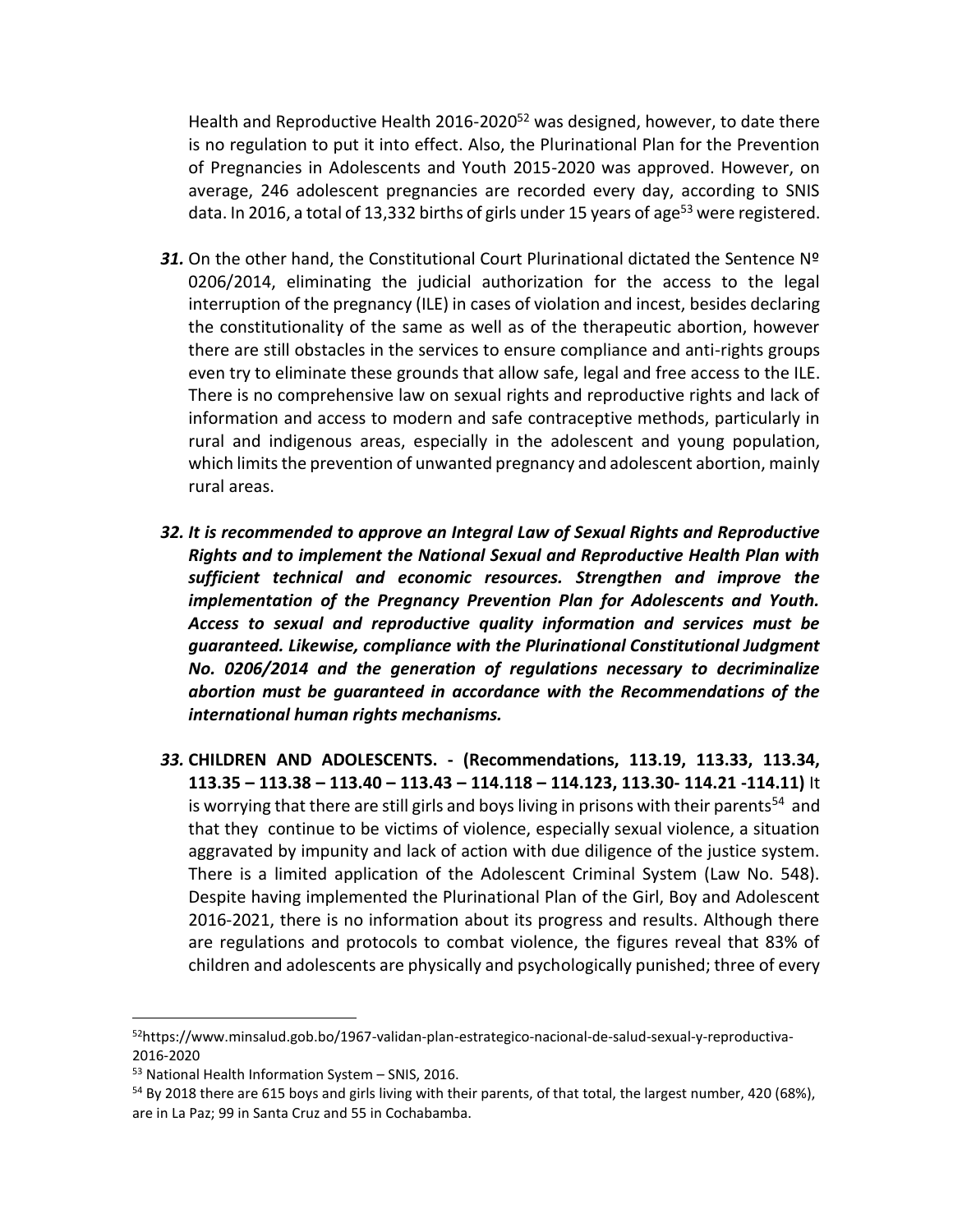ten children are victims of psychological abuse; six out of ten of physical abuse and four of sexual violence (UNICEF, 2016).

- *34.* It is worrying that there are cases of marriages and forced early unions of girls and adolescents, for the year 2012, of the total of adolescent girls (15 to 19 years old), 11.6% of the girls declare that they were united. The proportion of married and unites by simple ages shows that 4.0% of girls under 15 years of age were already united. This percentage increases with age: in those under 18, 16.0% are no longer single. The volume of the girls united could be higher, there is evidence that the prevalence of early marriages is high in the country. It is estimated for 2016 that they married or joined before age 15, 3% of the population in this age group and 22% of girls, adolescents were married or united before age 18.<sup>55</sup>
- *35. It is recommended that the State comply with current regulations for the prevention and protection against sexual violence against children and adolescents in the country and permanent prevention programs against all forms of violence. Ensure compliance with Article 106 of Law No. 548<sup>56</sup>, on the protection and security that should be provided to children with parents deprived of their liberty. Likewise, the Restorative Justice of adolescents with criminal responsibility must be complied with.*
- **36. YOUTH (Recommendation 114.75).** In 2013, the Plurinational Youth System<sup>57</sup> was created and the Multi sectoral Plan for the Comprehensive Development of Youth was drawn up, which must be approved by the Ministry of Planning<sup>58</sup>. Fourteen Municipal Councils were created<sup>59</sup>. It is observed that the processes of incidence and participation of the youth tend to be joint, there is little budget, limited functioning of the Municipal Youth Councils. The centrist adult culture and the ignorance of issues about sexuality, sexual and reproductive rights generates limitations in the decision-making of young people about their own body.
- *37. The State must strengthen the Plurinational Directorate, the Plurinational Council, the Departmental and Municipal Youth Councils. Guarantee that youth access information, technical and economic resources to participate in spaces of public institutions, inclusive and free of political-party interference. Likewise, the exercise of their sexual and reproductive rights must be guaranteed.*

<sup>&</sup>lt;sup>55</sup> Plan International Bolivia, Report on the Study of Marriage and Forced Unions of Girls in Bolivia, July 2018, page 27,

<sup>&</sup>lt;sup>56</sup> Integrate them into extended or substitute families, shelters for the duration of the deprivation of liberty and in areas adjacent to prisons in child development centers or day care centers for children under six years of age.

<sup>&</sup>lt;sup>57</sup> In compliance with Law No. 342 of Youth.

<sup>&</sup>lt;sup>58</sup>As of February 2019 it is not approved.

<sup>59</sup> Coroico, Viacha, Llallagua, Uncía, Tupiza, Camargo, Sopachuy, San Lucas, Sucre, La Paz, Santa Cruz, El Alto, Punata, Tiquipaya) and three Governorates (Potosí, Santa Cruz, Chuquisaca)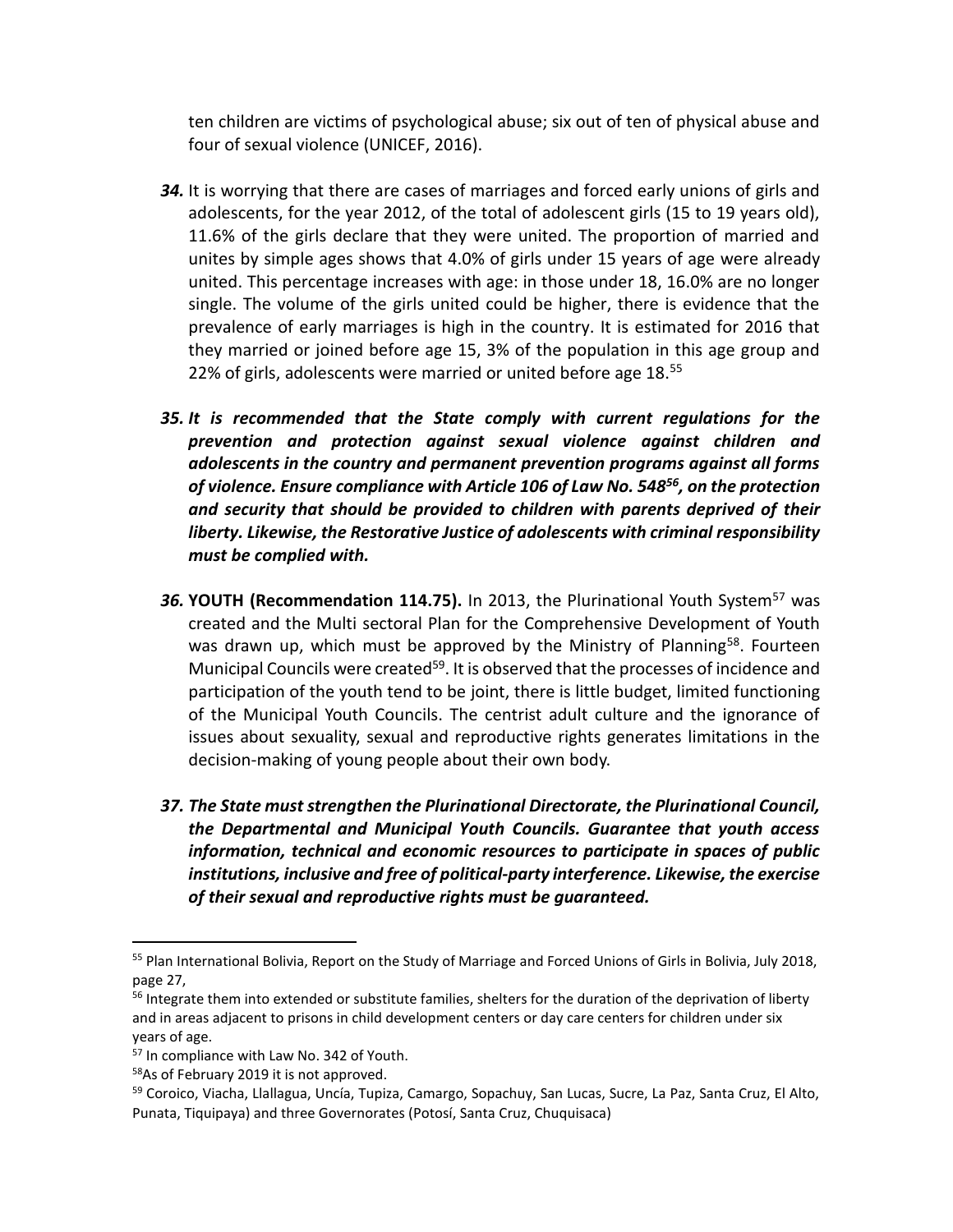- *38.* **PEOPLE WITH DISABILITIES (Recommendation 114.124).** Up to 2015 seven thousand children and young people with disabilities attended a regular classroom, which represents an increase of 300% in relation to 2002<sup>60</sup>, despite this, progress is very limited, since the architectural and cultural barriers that make exercise of the right to education, the vast majority of educational units do not have inclusion programs and specialized teachers to work with people with disabilities, persisting a welfare vision. There are no official and disaggregated data on the status of persons with disabilities.
- **39.** *It is recommended to implement educational and inter sectoral policies for the inclusion of people with disabilities at all levels of regular education, with teachers trained to work with this population, including content on human rights and sexual and reproductive rights. In addition to generating specific data about the situation of this population.*
- **40. PEOPLE DEPRIVED OF LIBERTY (Recommendations 113.23, 114.63 – 114.56 – 113.17 – 113.25 – 114.114, 113.15 – 113.17 - 113.14 - 113.18 -114.47 -113.16 y 114.69).** The Law on Decongestion and Effectiveness of the Criminal Procedure System has been enacted in 2014 and the National Plan for Decongestion of the Criminal System has been implemented, and five Presidential Decrees of pardon and amnesty have been issued, the last in April  $2018^{61}$ . In addition, there were no actions to improve the living conditions of the prison population. The Minister of Government informed that 70% of the total number of people are in preventive detention<sup>62</sup>, evidencing overcrowding. Prison overcrowding in 2016 reached 250%<sup>63</sup>, the allocation of economic and human resources is low, the conditions of detention do not comply with the minimum rules of the United Nations and the Bangkok rules, affecting the safety of the prison population<sup>64</sup>, as well, In recent years there have been violent conflicts that ended in the death of inmates in some prisons. The penitentiary system does not comply with rehabilitation and social reintegration and there is no Criminal Policy that contemplates the socio-cultural realities of the GLBTI community, people with disabilities and women.
- *41. It is recommended to implement reforms to the Bolivian penitentiary system, based on the Mandela and Bangkok rules, which include effective social reintegration policies, classification of inmates, specific procedures and*

 $60$  http://eju.tv/2015/01/al-menos-7-mil-alumnos-con-discapacidad-estudian-en-colegios-de-bolivia/ <sup>61</sup> Presidential Decree No. 3519 of April 3, 2018.

<sup>62</sup>https://www.boliviaentusmanos.com/noticias/bolivia/298961/romero-70-de-privados-de-libertad-enbolivia-tiene-detencion-preventiva.html

 $63$  The Application of Preventive Detention in the Departments of Cochabamba and La Paz, Office of the High Commissioner of the United Nations for Human Rights, 2016, page 18.

<sup>&</sup>lt;sup>64</sup> Construir Foundation. Good practices and access to justice for the population deprived of liberty in Bolivia, from the Construir Foundation. La Paz, 2015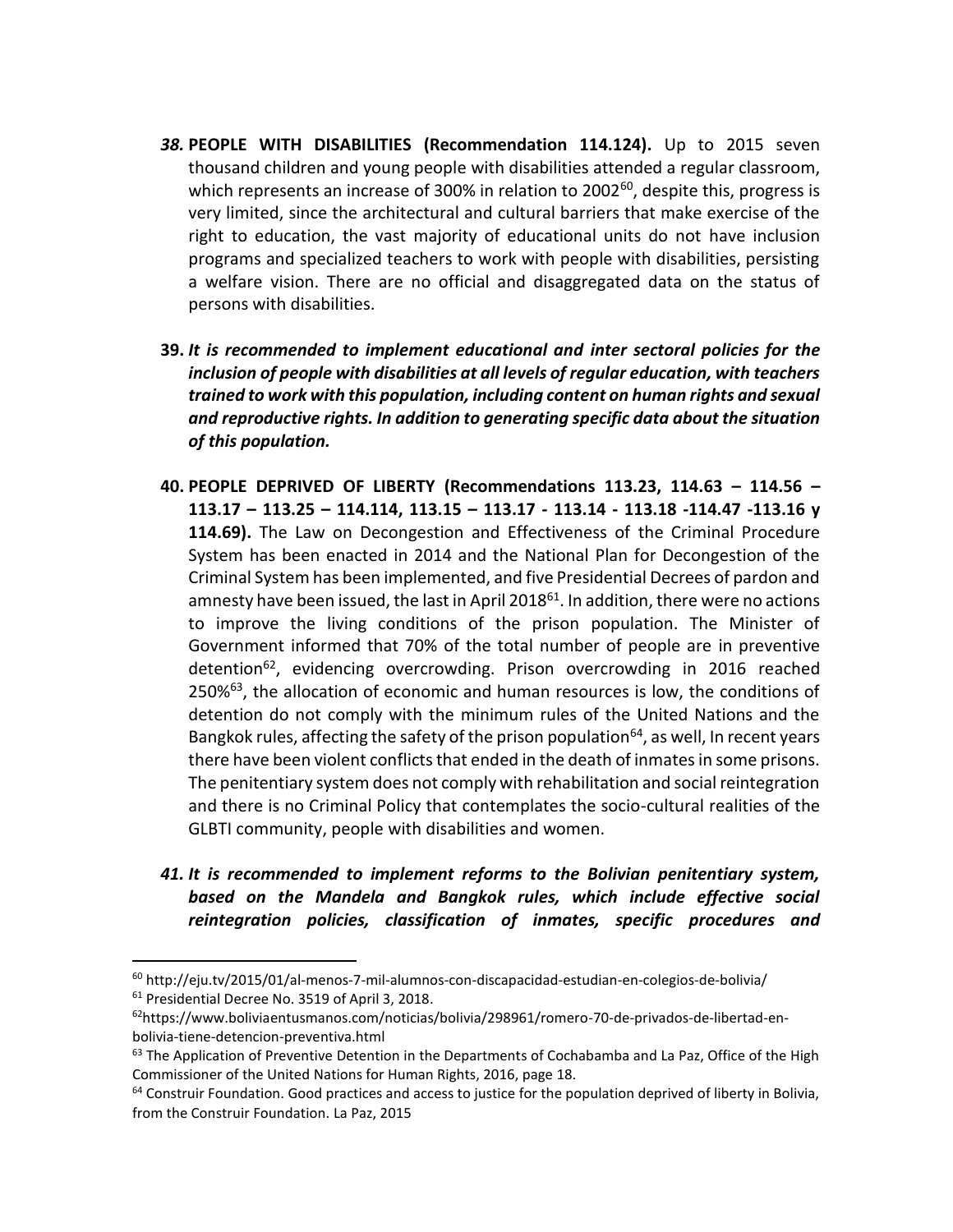*differential treatment for the GLBTI community, disabled people and women. In addition to providing you with sufficient budget and necessary infrastructure. The regulations that preventive detention is an exceptional measure must be complied with.*

- **42. MIGRANTS (Recommendations 113.27 -114.41 y 114.78).** Since 2016<sup>65</sup>, several plans have been implemented to regularize the stay of foreigners<sup>66</sup>, the last one in October 2018. Among the negative aspects, discrimination and xenophobia persist due to stereotypes referring particularly to people of Peruvian, Colombian and Venezuelan origin. Various means of communication contribute to the stigmatization of this population reproducing in many cases the stereotypes, which enables them to get work and rent housing<sup>67</sup>.
- **43.** *It is recommended to adopt measures to eliminate discriminatory perceptions and promote the integration of migrants in society by guaranteeing their rights. Strengthen the actions of the Committee to Combat Discrimination in relation to the migrant population.*
- **44. INDIGENOUS, PROVINCIAL (PEASENT) AND AFROBOLIVIAN COMMUNITIES (Recommendations 113.46, 114.29, 114.130, 114.132, 114.135 y 114.127).** There are advances regarding the literacy rates $68$  and school attendance rates of indigenous people<sup>69</sup>. Regionalized curricula have been implemented, although they only reached a total of 7 out of 47 indigenous people and 36 languages<sup>70</sup>, in addition to implementing telecentres in rural areas with computer equipment and teaching materials. Law No. 848 declares the national decade called Afro-descendants, Recognition, Justice and Development (2015-2024).
- **45.** The systematic failure to consult the indigenous people is observed specifically in the mining, hydrocarbon and large infrastructure sectors $71$ . On access to land and

<sup>&</sup>lt;sup>65</sup> From the National Census of Immigration Regularization.

 $66$ The data shows 60,647 registered migrants from 84 countries; of these, 38,036 (62.7%) are settled in Santa Cruz and 37.3% are in the other departments. The Brazilian colony is the one with the greatest presence in the country, followed by Peruvians, Colombians, Chileans and Argentines. Among the first ten on the list are also Americans, Chinese and Spanish.

 $67$ Bethel Núñez, Representative of the Observatory of Racism and Discrimination.

<sup>&</sup>lt;sup>68</sup>It shows that the original indigenous peasant Chiriguano population has the highest percentage of literacy (99.0%), followed by the original indigenous peasant village Ayllu Porco (98.9%) and then the Sirionó (98.1%), the Joaquiniano (97.9%), Guarayo (97.5%), Huari (97.5%), Moré (97.5%), Qhapaq Uma Suyu (97.4%), Itonoma (97.4%), Canichana (97.2%), Aroma (97.2%) and Uru Chipayas (97.2%).

<sup>&</sup>lt;sup>69</sup>Qhapaq Uma Suyu 96.4%, Uchu pamionas 92.5%, Chiriguano 92.3%, Monkox 92.3%, Bésiro 92%, Tapiete 90.6%, Pacahuara 90%, Corque 90%, Chichas 88.8%, Ayllu Jila 88.6%, Jacha Carangas 88.4% and Ayllu Porco with 88.1%.

 $70$  http://www.paginasiete.bo/sociedad/2017/9/9/baja-analfabetismo-27-indice-bajo-historia-151427.html

<sup>71</sup> http://fobomade.org.bo/2017/08/03/derecho-a-la-consulta-previa-libre-e-informada-de-los-pueblosindigenas-en-bolivia/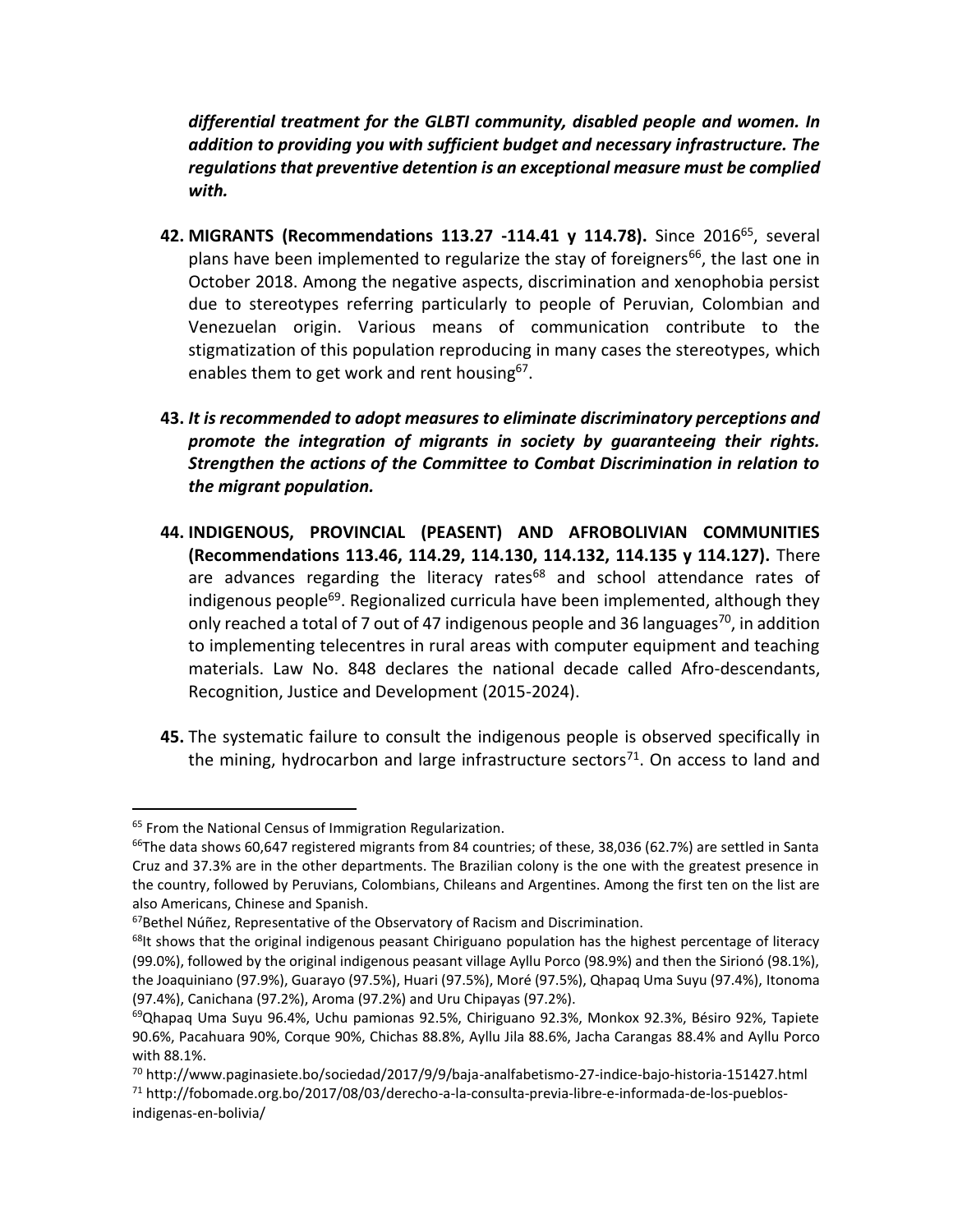territory, indigenous peoples suffer constant enslavement<sup>72</sup>; likewise, of settlers who, with arbitrary authorizations issued by INRA, usurp the legally titled indigenous territories<sup>73</sup>. The Plurinational Electoral Body is not an ideal body to supervise prior consultation processes on mining issues, since they do not have a specialty in these matters. On the other hand, Law No. 450 of Indigenous Protection in voluntary isolation and especially vulnerable has not been regulated and measures have not been implemented to protect the lives and territories of indigenous peoples at greater risk. Programs for the recovery and revitalization of native languages are postponed and justice operators are mostly unaware of the rights of indigenous and Afro-descendant communities<sup>74</sup>.

- **46.** *The State must strengthen literacy programs for indigenous and Afro-descendant peoples, provide the rural population with sufficient educational units, incorporate indigenous universities into the national university system, and allocate greater resources for intracultural and intercultural education policies. It is necessary to guarantee that no settlement authorizations are granted on indigenous territories and the State must promote prior consultation processes with indigenous peoples in good faith with broad participation in their implementation of civil society organizations.*
- **47.** *It must safeguard the lives of extremely vulnerable, uncontacted people and voluntary isolation, implementing measures to delimit its territory and protect it from activities that put them at risk, as well as creating a specialized state instance in prior consultation, with the participation of civil society, to ensure that processes are carried out properly.*
- *48. Train and specialize system operators in indigenous issues and strengthen indigenous justice. Generate statistical data disaggregated by gender and ethnoracial of the Afro-Bolivian people, in all sectors and institutions of the State for decision-making and appropriate actions in the framework of the International Decade for People of African Descent (2015-2014) and resolution 69/016 of the Program of Activities of the Decade and Incorporate an ethno-racial perspective in the System of Integral Planning of the State in order to respond to the problems of Afro-Bolivian populations.*

<sup>72</sup> https://cejis.org/pronunciamiento-del-encuentro-resistiendo-desde-los-territorios-indigenas/

 $73$  Subcentral of Indigenous Councils of the Multiethnic Indigenous Territory I, Subcentral of the Indigenous Territory Isiboro Sécure National Park (TIPNIS), Indigenous Central of Communities Originating of Lomerío (CICOL), Guaraní Captaincy North Charagua (2018) Memory of the Meeting Resistances of the indigenous territories. Bases for a coordinated action. CEJIS-APCOB-CEDIB-CIPCA-TIERRA-Collective Tree. Santa Cruz de la Sierra

<sup>74</sup> CNAMIB (2017) Human Rights of indigenous people. Situation report 2016 (Bolivia). IWGIA-NINA-ORÉ. Santa Cruz de la Sierra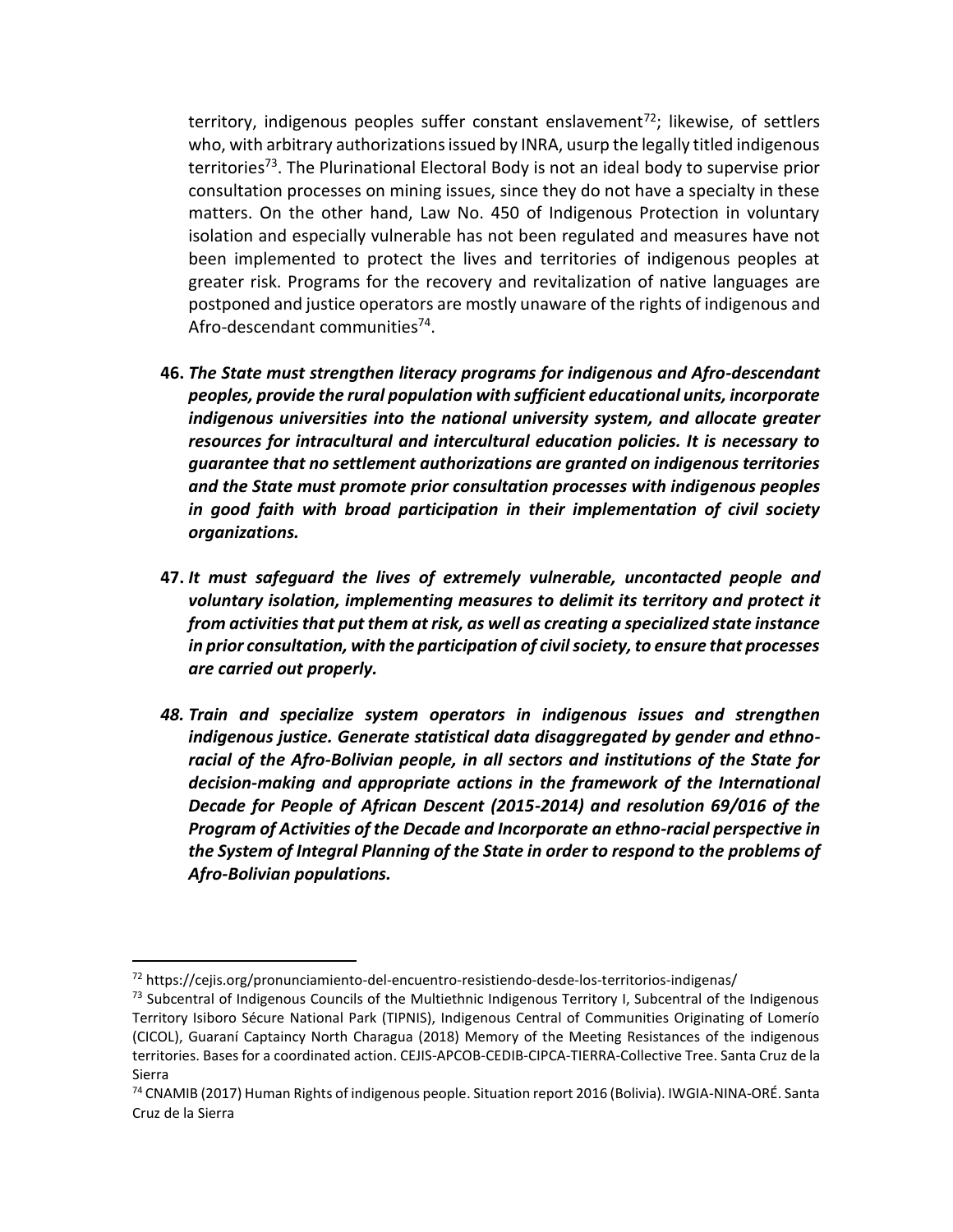## **ORGANIZATIONS OF THE COALITION**

- 1. ABO
- 2. ABP Cacao Beni
- 3. AGRUPACION MUJERES TRABAJANDO POR LA IGUALDAD amTIDES
- 4. AIPE
- 5. Alta JVD2 Barrios Mineros
- 6. AMTSC
- 7. APAP
- 8. APCOB
- 9. APISASC/HD
- 10. APP Bolivia
- 11. APPI
- 12. APROSAH
- 13. Asamblea del Pueblo Guaraní
- 14. Asamblea Permanente de Derechos Humanos de Bolivia
- 15. Asamblea Permanente de Derechos Humanos de Cochabamba
- 16. Asamblea Permanente de Derechos Humanos de La Paz
- 17. Asamblea Permanente de Derechos Humanos de Pando
- 18. Asamblea Permanente de Derechos Humanos de Tarija
- 19. Asamblea Permanente Derechos Humanos de Chuquisaca
- 20. Asociación Aguayo
- 21. Asociación de Comerciantes Minoristas
- 22. Asociación de Padres, Madres y Familias de Niños, Niñas y Jóvenes con discapacidad Jach'a Uru
- 23. Asociación de Victimas
- 24. Asociación Discapacidad Estudiantes UMSS
- 25. Asociación Nacional de Periodistas
- 26. Asociación Padres con Autismo Potosí
- 27. Asociación Psinergia
- 28. ASOCRUZ
- 29. Aywiña
- 30. CAEP
- 31. Campaña Boliviana por el Derecho de la Educación
- 32. CANOB
- 33. CAOI
- 34. Capítulo Boliviano de Derechos Humanos, Democracia y Desarrollo
- 35. CCNAGUA
- 36. CDST
- 37. CECASEM
- 38. CEDIB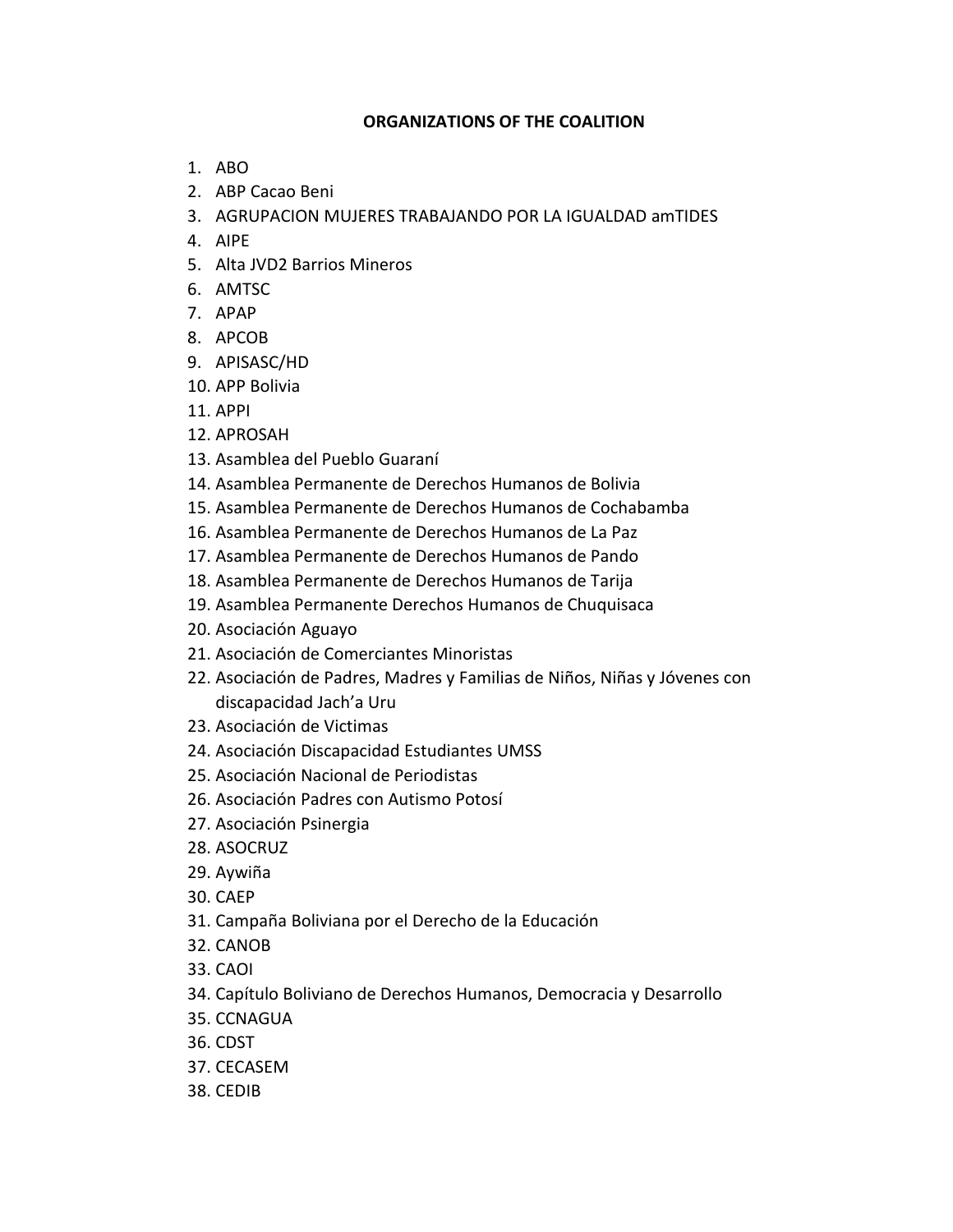- 39. CEJIS BENI
- 40. CEJIS Santa Cruz
- 41. Central Campesina de San Jacinto
- 42. Centro Afroboliviano para el Desarrollo Integral y Comunitario (CADIC)
- 43. Centro de Cultura Popular CCP- AMAZ
- 44. Centro de Madres Tomas Frías Potosí
- 45. Centro Femenino Victoria
- 46. Centro Rebeldía
- 47. CEPROSI
- 48. CETA-CJA
- 49. CICOL
- 50. CIPCA
- 51. CIPCA BENI
- 52. CIP-SJ
- 53. CISTAC
- 54. Colegio de Trabajadores Social
- 55. Comité Cívico Femenino
- 56. Comité Impulsor de la Agenda Política y Legislativa desde las Mujeres
- 57. Comunidad de Derechos Humanos
- 58. CONAGUA
- 59. CONATROSC
- 60. Consejo Deporte
- 61. Consejo Municipal de la Mujer
- 62. Cooperativa 10 de noviembre
- 63. Cooperativa Villa Imperial
- 64. Cruz Roja Bolivia Filial Santa Cruz
- 65. D.M.S.C.
- 66. D-10
- 67. Derechos en Acción
- 68. DESAFIO
- 69. ECAM
- 70. EEA Imata Beni
- 71. FEBOS
- 72. FEDECOMIN
- 73. FEDEMETRA Medicina Tradicional
- 74. Federación de Mujeres Huanuni
- 75. Federación Gremial
- 76. FEJUVE Cercado
- 77. FENACIEBO
- 78. FENATRAHOB
- 79. Fondo de Mujeres Bolivia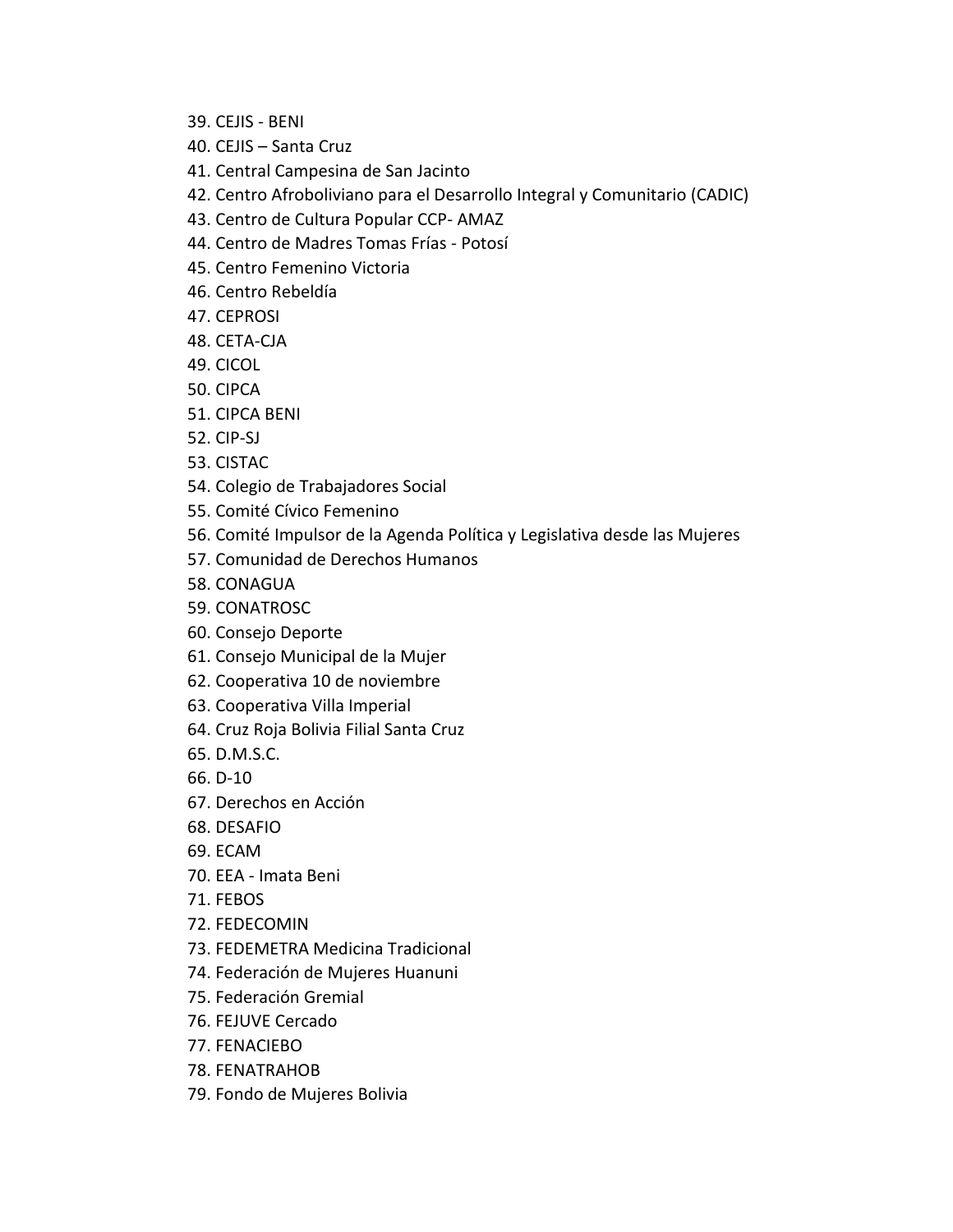- 80. FORO AMUPEI
- 81. FRATER

82. Fundación Colectivo Cabildeo

- 83. Fundación CONSTRUIR
- 84. Fundación Esperanza Desarrollo y Dignidad (FEODIG)
- 85. Fundación Munasim Kullakita
- 86. Fundación para el Periodismo
- 87. Fundación Tribuna Constitucional
- 88. Fundación UNIR
- 89. Fundación Viva
- 90. Fusindo
- 91. GOTIC Betanzos
- 92. IIMS (Instituto de Investigaciones Médico Sociales)
- 93. INTERTEAM
- 94. IPAS Bolivia
- 95. ISALP
- 96. ITEI
- 97. JCI Santa Cruz
- 98. JEBUF
- 99. JIS
- 100. Libertades Laicas
- 101. Litoral
- 102. Manope
- 103. Misión Internacional de Justicia (IJM)
- 104. MPA
- 105. Mujeres por la Amazonia
- 106. Ni una Menos
- 107. Observatorio de Derechos
- 108. PADEM
- 109. Plataforma de Mujeres por la Ciudadanía y la Equidad
- 110. Plataforma Unidos por Tariquía
- 111. Promotoras Comunitarias
- 112. PROMUTAR
- 113. Red Chimpu Waini
- 114. Red HABITAD
- 115. Red Paridad MUPET-ACOP
- 116. Red Viva
- 117. SCED
- 118. SEMTA LA PAZ
- 119. Sindical Koriteca
- 120. Sindicato de Trabajadoras Asalariadas del Hogar de Sucre